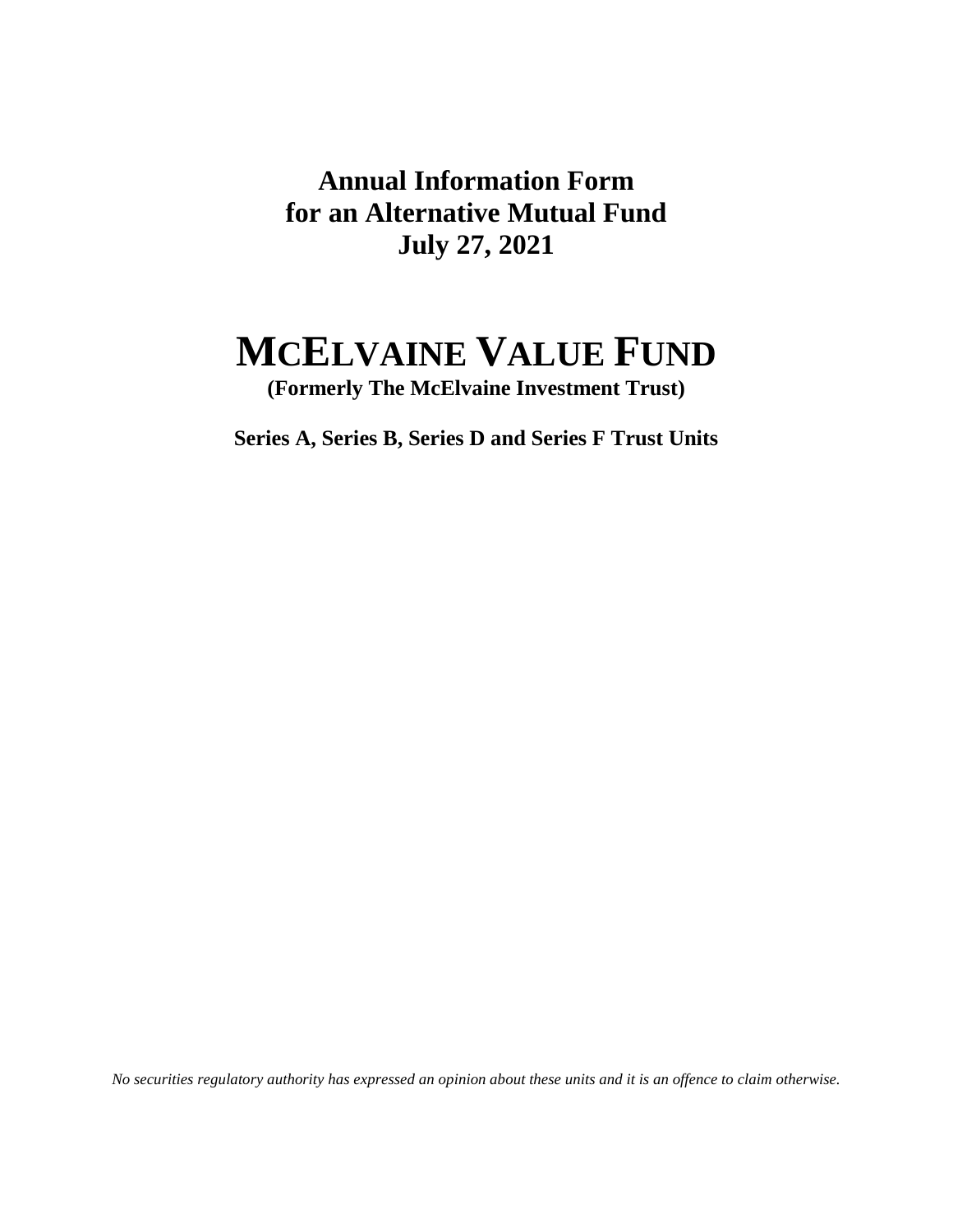# **Table of Contents**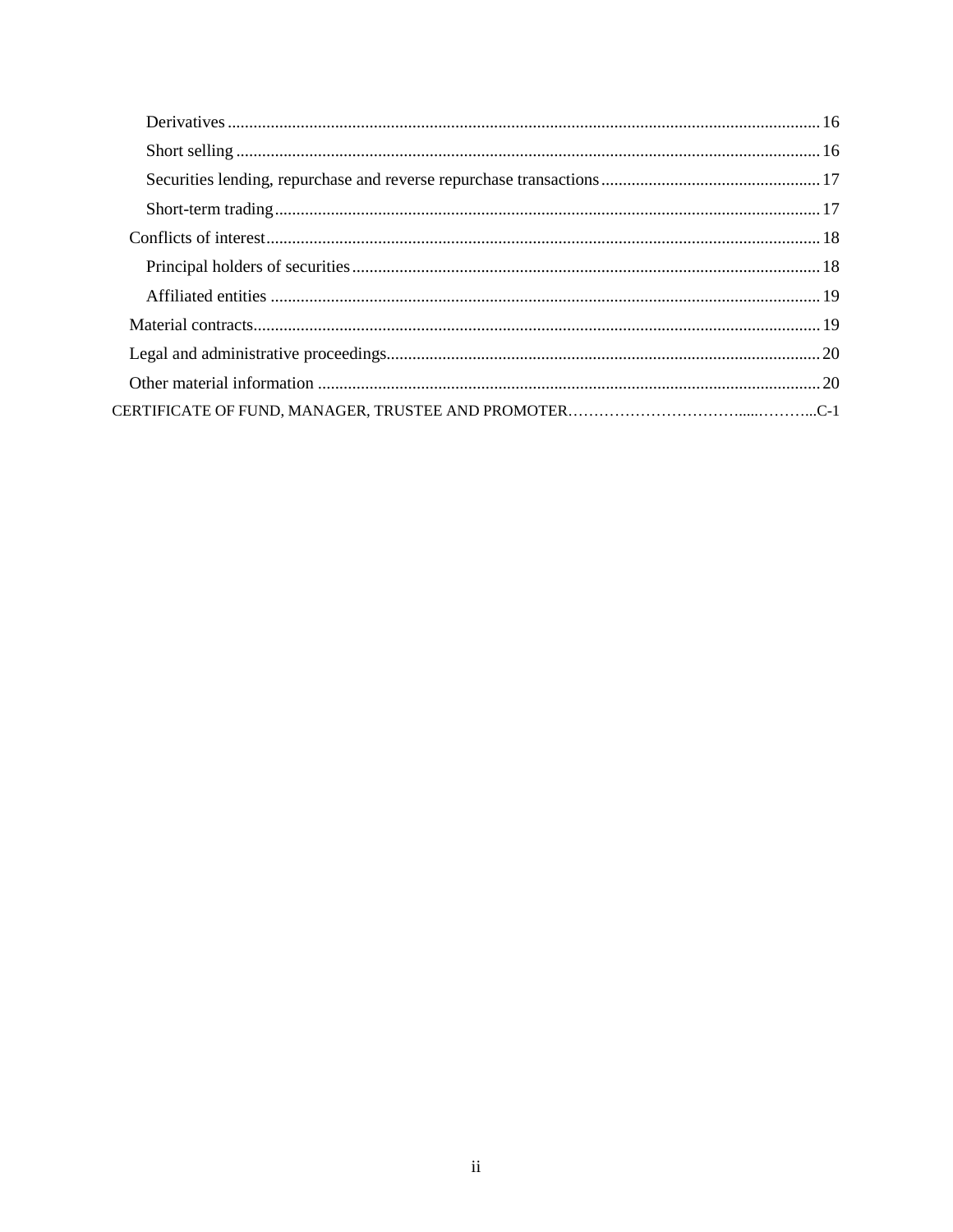# <span id="page-3-0"></span>**INTRODUCTION**

This Annual Information Form contains information about the fund and is meant to supplement the information contained in the fund's Simplified Prospectus. Additional information about the fund is available in the fund's Simplified Prospectus, the most recently filed Fund Facts, the most recently filed annual financial statements, any interim financial statements that have been filed since the annual financial statements were filed, and the most recently filed annual management report of fund performance and any interim management report of fund performance filed after that annual management report of fund performance. You can get a copy of these documents, at your request and at no cost, by calling us collect to 250-708-8345, or from your dealer. These documents are also available on our website at www.avaluefund.com or by contacting us by email at info@avaluefund.com.

These documents and other information about the fund are also available on SEDAR at www.sedar.com.

# **Certain defined terms**

In this Annual Information Form we use the following key terms:

- "**you**" and "**your**" refer to you, the investor
- "**we**", "**us**", "**our**" and the "**Manager**" refer to McElvaine Investment Management Ltd., the manager, portfolio advisor, promoter and trustee of the fund
- "**unit**" or "**units**" refer to the Series A, Series B, Series D and Series F units of the fund
- **•** "fund" means the McElvaine Value Fund

# <span id="page-3-1"></span>**MCELVAINE VALUE FUND**

McElvaine Investment Management Ltd. is the manager, portfolio advisor, promoter and trustee of the fund. The Manager was incorporated under the laws of Ontario on July 17, 1998 and was continued under the laws of Canada on November 17, 2000. Additional information regarding the management of the fund is found below in the section called "*Responsibility for fund operations*".

The fund is an open-ended investment fund organized as a trust under the laws of the province of British Columbia. The head office of the fund is located at 301-1321 Blanshard Street, Victoria, British Columbia.

The fund was established on September 27, 1996. Prior to becoming a reporting issuer on December 23, 2019, units of the fund were offered on a private placement basis in reliance on exemptions from the prospectus requirements under applicable securities laws in Canada.

The fund is governed by an amended and restated trust agreement made as of July 27, 2021 (the "**Trust Agreement**"). During the past 10 years, the Trust Agreement has been amended as follows:

| Date of Amendment | <b>Nature of Amendment</b>                                                                                                                                                                              |
|-------------------|---------------------------------------------------------------------------------------------------------------------------------------------------------------------------------------------------------|
| April 23, 2012    | Amendment to reflect the resignation of RBC Dexia Investor<br>Services Trust as trustee of the fund and the appointment of<br>McElvaine Investment Management Ltd. as successor trustee of the<br>fund. |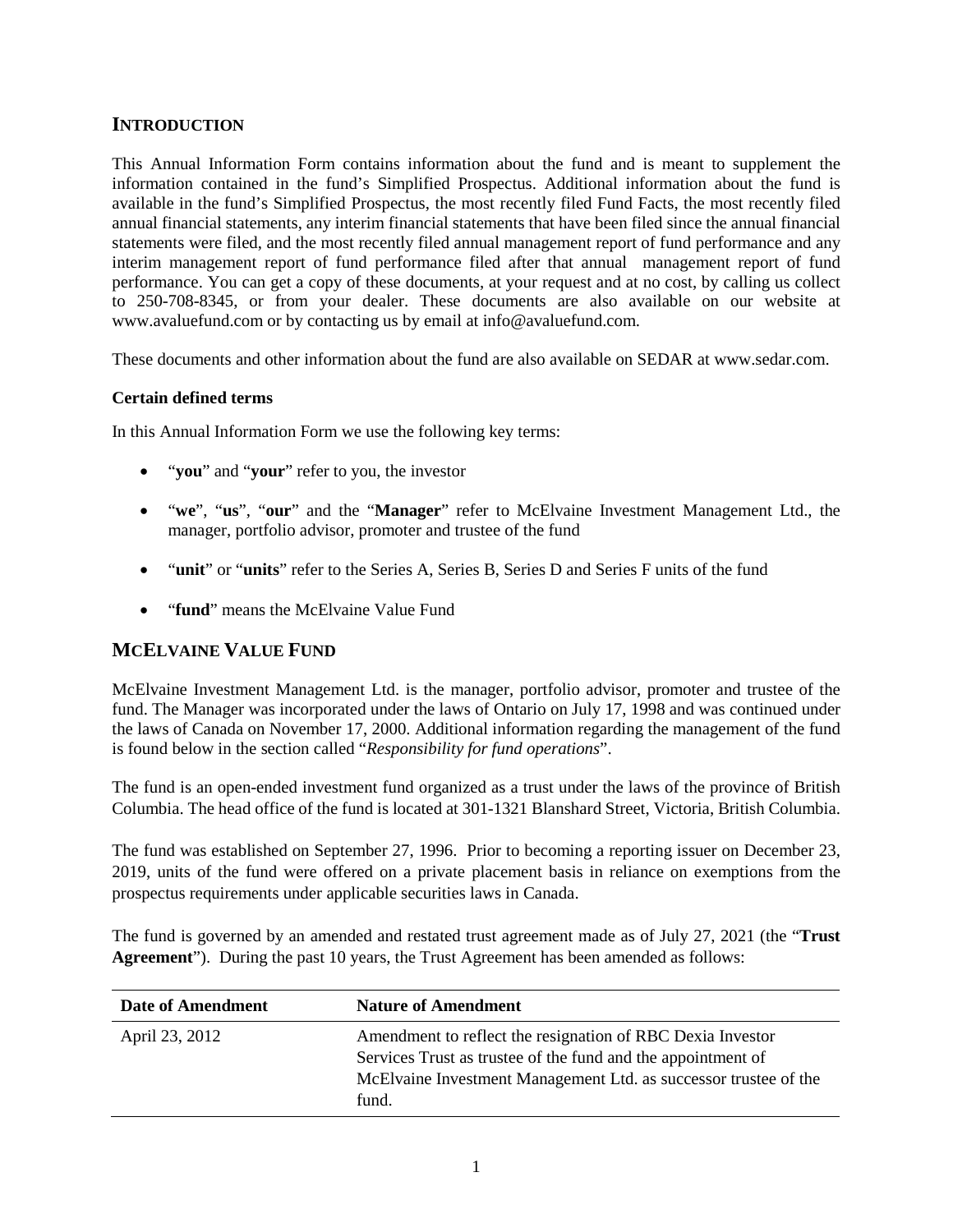| <b>Date of Amendment</b> | <b>Nature of Amendment</b>                                                                                                                                                                                                                                                      |
|--------------------------|---------------------------------------------------------------------------------------------------------------------------------------------------------------------------------------------------------------------------------------------------------------------------------|
| June 30, 2019            | Amendment to modify the allocation of certain expenses between the<br>fund and the Manager in relation to the Series B units to make<br>allocation of such expenses consistent across all series of units of the<br>fund.                                                       |
| December 18, 2019        | Amendment to contemplate the formation of an independent review<br>committee and to address certain requirements under applicable<br>securities laws with respect to the purchase and redemption of units<br>of the fund and the suspension of redemption of units of the fund. |
| July 27, 2021            | Amendment to change the name of the fund from The McElvaine<br>Investment Trust to McElvaine Value Fund.                                                                                                                                                                        |

## <span id="page-4-0"></span>**Investment restrictions**

We manage the fund in accordance with the requirements of applicable securities legislation. The fund is subject to certain restrictions and practices contained in this legislation, including National Instrument 81- 102 *Investment Funds* ("**National Instrument 81-102**"). These restrictions and practices are designed in part to ensure that the investments made for the fund result in the fund remaining diversified and relatively liquid, and to ensure that the fund is properly administered. For more information, please refer to the securities legislation of your province, or consult your lawyer.

The fundamental investment objective of the fund is set out in the Simplified Prospectus. The fundamental investment objective of the fund may only be changed with the approval of a majority of unitholders at a meeting called for that purpose. However, we may change the investment strategies of the fund at our discretion without the approval of unitholders.

The fund is currently a "registered investment" and a "mutual fund trust" for purposes of the *Income Tax Act* (Canada) ("**Tax Act**"), and it is expected that the fund will maintain such statuses at all material times. The fund will not engage in any undertaking other than the investment of its funds in property for the purposes of the Tax Act.

Units of the Fund are expected to be, effective at all material times, qualified investments under the Tax Act for registered retirement savings plans, registered retirement income funds, deferred profit sharing plans, registered education savings plans, registered disability savings plans and tax-free savings accounts (collectively, "**Registered Plans**").

# <span id="page-4-1"></span>*Exemptive relief*

The Manager has received exemptive relief from applicable securities laws that permit the fund to include in its sales communications, Fund Facts and annual and interim management reports of fund performance data relating to Series B units for periods prior to the fund becoming a reporting issuer. The relief is subject to certain conditions, including that the fund provide investors with certain disclosure regarding the inclusion of performance data for periods prior to the fund becoming a reporting issuer.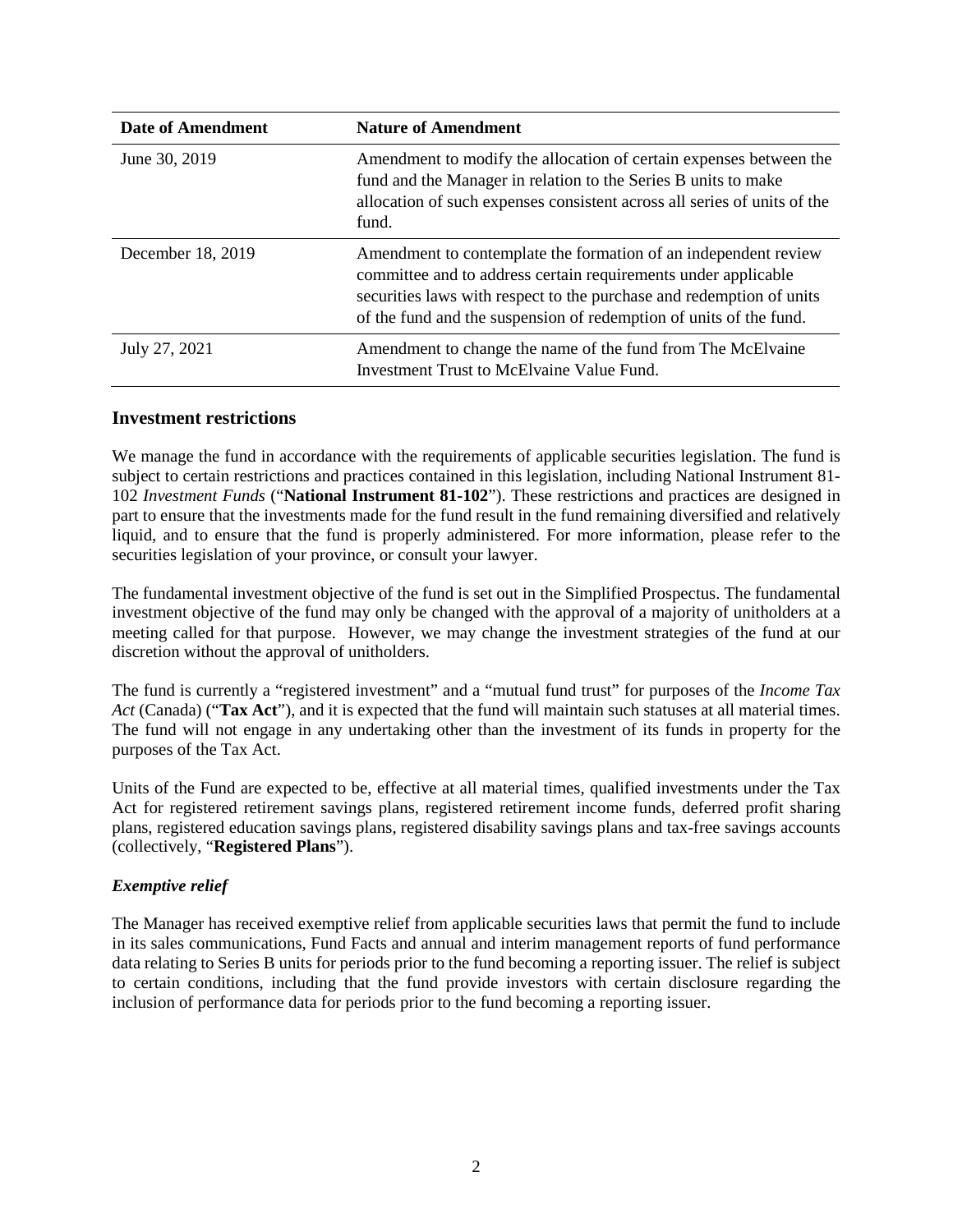# <span id="page-5-0"></span>**Description of units of the fund**

When you invest in the fund, you purchase units of the fund. There is no limit to the number of units the fund can issue. However, the fund may be closed to new investors from time to time. When issued, units are fully paid and non-assessable.

# <span id="page-5-1"></span>*Series of units*

The fund currently has six series of units – Series A, Series B, Series D, Series F, Series G and Series I. Series A, Series B, Series D and Series F units are offered under the fund's Simplified Prospectus. Series I units are offered only on a private placement basis. Series G units are no longer being offered to investors.

Series A and Series B units are available to all investors. Series D units are available to investors who have an account with a discount broker or dealer. Series F units are available to investors who have fee-based accounts with their dealer and whose dealer has signed an agreement with us. Investors in Series F units pay an annual fee to their dealer for investment advice and other services.

Each series of units can be further sub-divided into sub-series. We may elect to establish a new sub-series of a particular series on each date that units of the series are issued. The use of sub-series in this manner enables us to more equitably charge performance fees.

## <span id="page-5-2"></span>*Rights associated with units*

Each unit of a series represents an equal undivided share of the fund's net asset value attributable to that series. A holder of units is entitled to one vote at any meeting of unitholders of the fund or a meeting of unitholders of that specific series for each whole unit owned on the relevant date. In addition, each unit of a series entitles the holder to:

- participate equally with all other units of the series in the regular distribution of net income and net realized capital gains of the fund allocated to the series;
- participate equally with all other units of the series, if the fund is being terminated and wound up, in the distribution of the series' share of net assets of the fund that remain after the fund's liabilities have been paid; and
- redeem the unit at the applicable series net asset value of the unit.

These rights may only be modified by amending the Trust Agreement that establishes the fund.

Although the fund does not hold regular meetings, we will hold meetings to obtain your approval on certain matters. Under the terms of the Trust Agreement and National Instrument 81-102, we must obtain the approval of a majority of the votes cast by unitholders of the fund – or for matters that affect one series differently than others, a majority of votes cast by unitholders of a series of units of the fund – with respect to:

 any change in the way fees or expenses are calculated that could result in an increase in the fees or expenses charged to the fund, or directly to unitholders of the fund by the fund or us, in connection with the holding of units of the fund;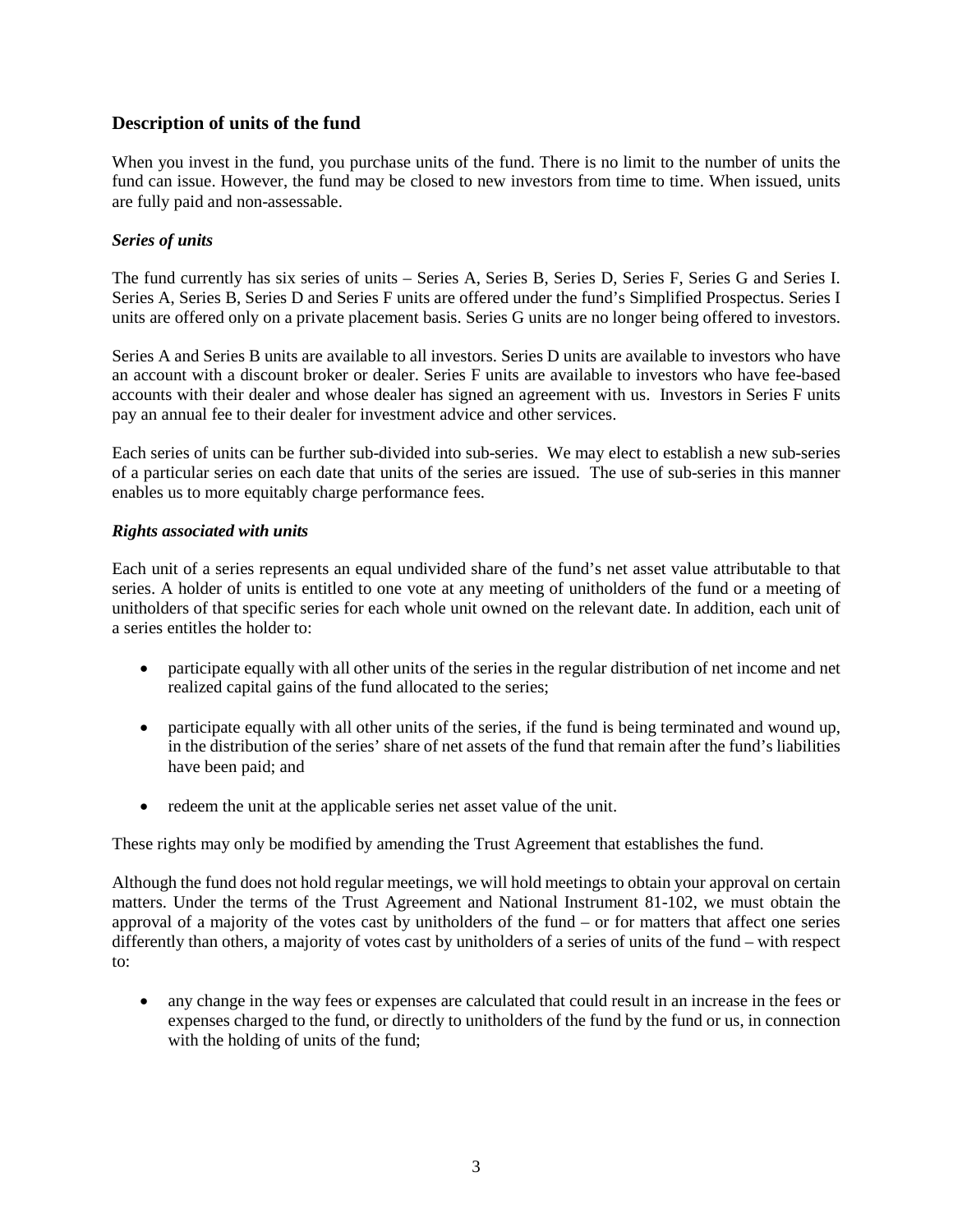- any introduction of a fee or expense to be charged to the fund, or directly to unitholders of the fund by the fund or us, in connection with the holding of units of the fund, that could result in an increase in charges to the fund or to its unitholders;
- a change of the manager of the fund, unless the new manager is our affiliate;
- a change of the auditor of the fund;
- a change in the fundamental investment objective of the fund;
- a decrease in the frequency of the calculation of the net asset value per unit of the fund; and
- certain material reorganizations of the fund.

In addition, under the Trust Agreement, unitholder approval is required to change the amendment provisions of the Trust Agreement.

Except as described above, we may amend the Trust Agreement without obtaining unitholder approval provided the amendment does not constitute a material change or adversely affect the pecuniary value of the interests of any unitholders of the fund. If we amend the Trust Agreement without obtaining unitholder approval, we will provide you with notice of the amendment.

# <span id="page-6-0"></span>**Calculating net asset value and valuing portfolio securities**

For unit sales and redemption pricing purposes, the net asset value of the fund is calculated in accordance with the Trust Agreement, including the valuation principles set forth therein. All references herein to net asset value and series net asset value are references to net asset value and series net asset value determined in accordance with the Trust Agreement.

The net asset value of the fund is determined by us, or our designate, at 1:00 p.m. (Pacific time) on the last business day of each month. However, if at any time the fund engages in short selling or uses derivatives (including for hedging), the fund's net asset value will be calculated each business day. For this purpose, a "**business day**" is any day on which the Toronto Stock Exchange is open for business. The frequency of the determination of the fund's net asset value will not impact the frequency of unitholder transactions, as these may only occur on a Purchase Date or a Redemption Date (each as defined below).

The net asset value of the fund is the fair market value of the fund's assets less its liabilities. The net asset value of a particular series of units is the net asset value of the fund that is attributed to such series. In determining the portion of net asset value attributable to any series, the following factors will be taken into account:

- (a) the series net asset value last calculated for that series; plus
- (b) any increase in the property of the fund attributable to that series as a result of the issue of units of that series or redesignation of units as units of that series since the last calculation; minus
- (c) the decrease in the property of the fund attributable to that series as a result of the redemption of units of that series or the redesignation of units out of that series since the last calculation; plus or minus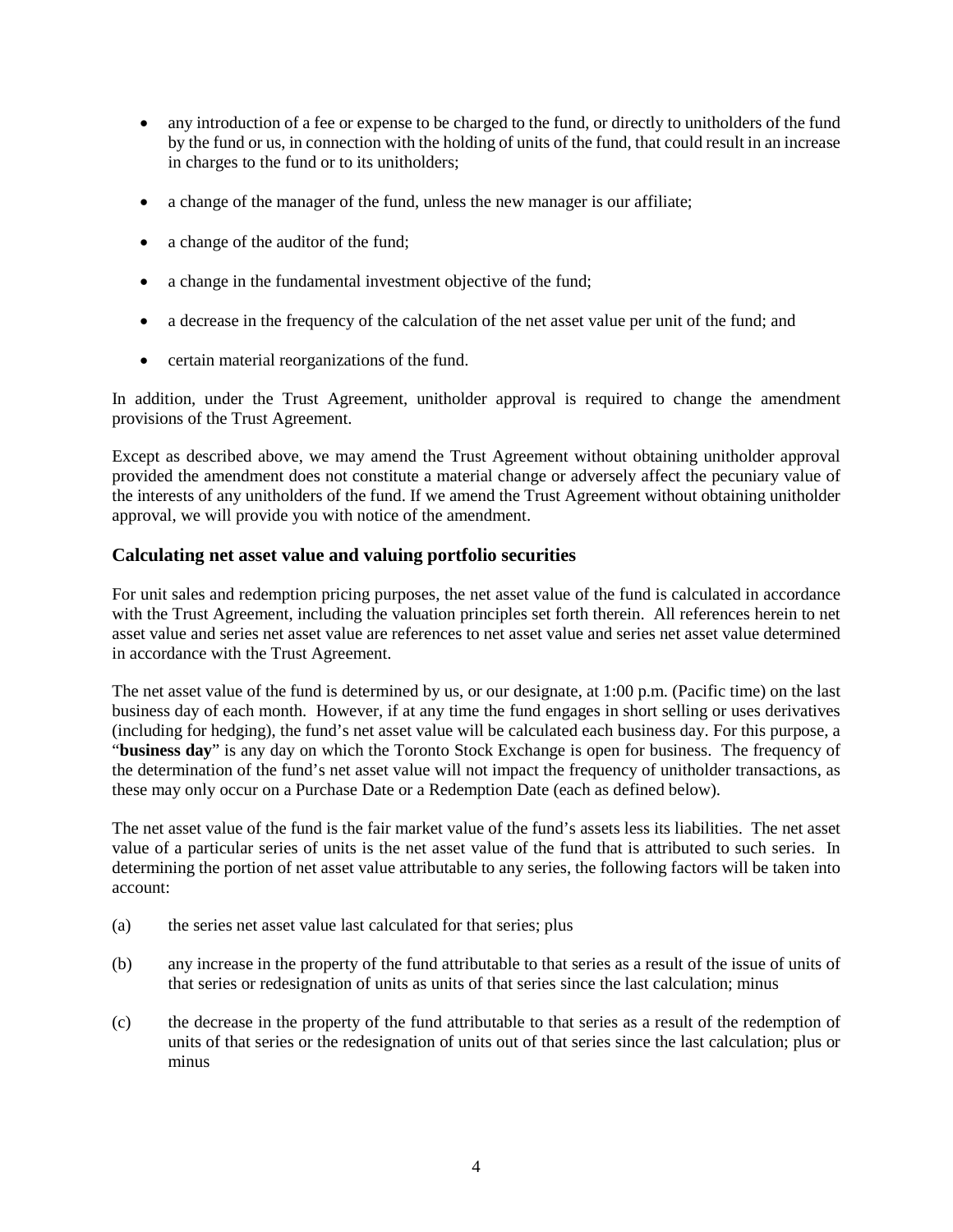- (d) the proportionate share of the Net Change in Non Portfolio Assets (as defined in the Trust Agreement) on the valuation day attributable to that series; plus or minus
- (e) the proportionate share of the impact of net portfolio transactions and adjustments related to corporate actions affecting the property of the fund attributable to that series since the last calculation; minus
- (f) the proportionate share of the distribution of net income and net capital gains of the fund allocated to unitholders of that series on the valuation day; plus or minus
- (g) the proportionate share of market appreciation or depreciation of the property of the fund since the last calculation attributable to that series; minus
- (h) the share of common expenses of the fund allocated to that series since the last calculation; minus
- (i) any series expenses attributable to that series since the last calculation.

The series net asset value per unit is (A) the series net asset value of the series divided by (B) the number of units of that series outstanding at the applicable time.

The fair market value of the fund's assets is determined using the principles set out in the Trust Agreement, including the following:

- (a) the value of any cash on hand, on deposit or on call, prepaid expenses, cash dividends declared and interest accrued and not yet received, shall be deemed to be the face amount thereof, unless we determine that any such deposit or call loan is not worth the face amount thereof, in which event the value thereof shall be deemed to be such value as we determine to be the reasonable value thereof;
- (b) the value of any bonds, debentures, and other debt obligations shall be valued by taking the average of the bid and ask prices on the valuation day at such times as we, in our discretion, deem appropriate. Short-term investments including notes and money market instruments shall be valued at cost plus accrued interest;
- (c) the value of any security, index futures or index options thereon which is listed on any recognized exchange shall be determined by the closing sale price at the valuation time or, if there is no closing sale price, the average between the closing bid and the closing asked price on the day on which the net asset value of the fund is being determined, all as reported by any report in common use or authorized as official by a recognized stock exchange; provided that if such stock exchange is not open for trading on that date, then on the last previous date on which such stock exchange was open for trading;
- (d) the value of any security or other asset for which a market quotation is not readily available shall be its fair market value as determined by us;
- (e) the value of any security, the resale of which is restricted or limited, shall be the lesser of the value thereof based on reported quotations in common use and that percentage of the market value of securities of the same class, the trading of which is not restricted or limited by reason of any representation, undertaking or agreement or by law, equal to the percentage that the fund's acquisition cost was of the market value of such securities at the time of acquisition; provided that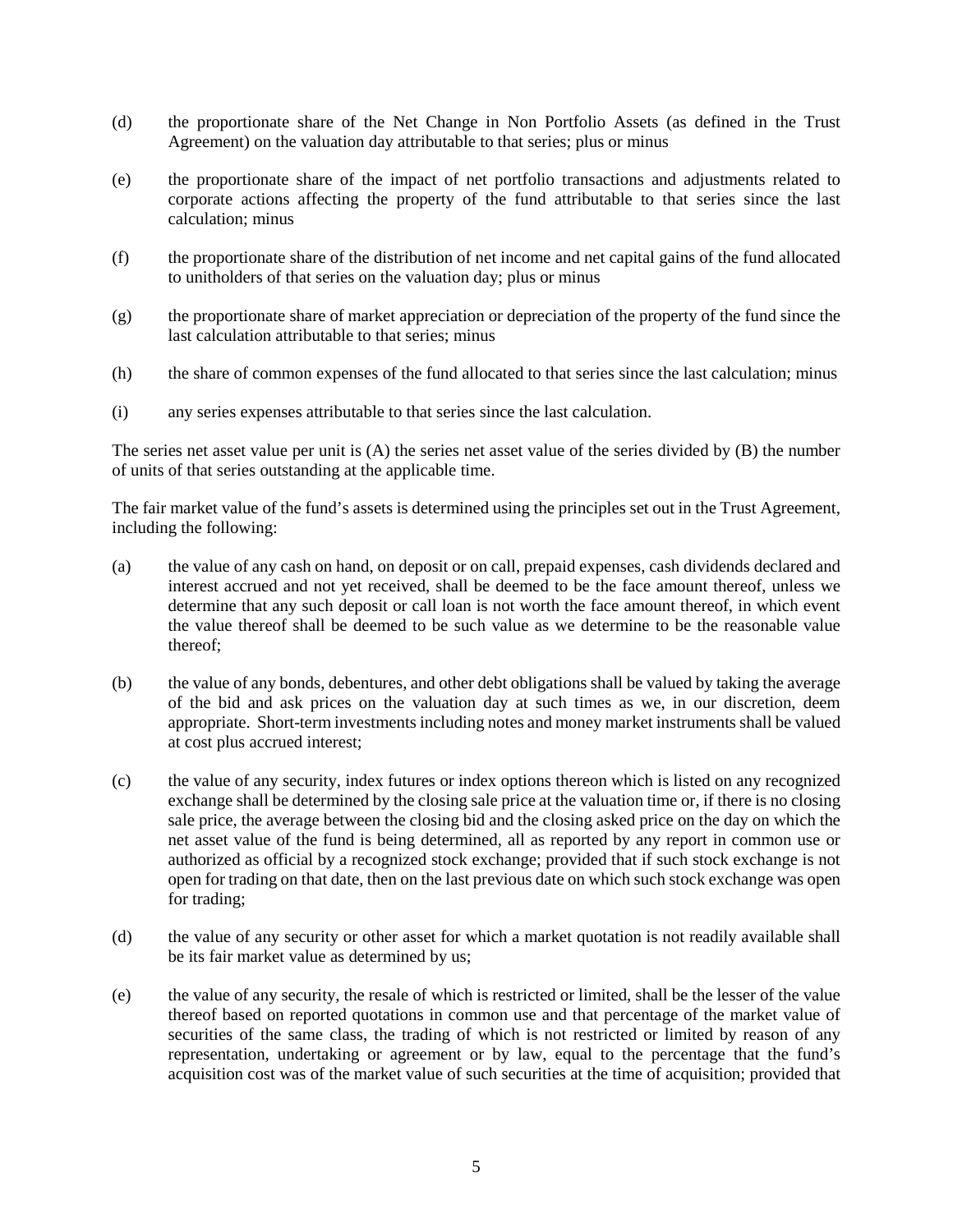a gradual taking into account of the actual value of the securities may be made where the date on which the restriction will be lifted is known:

- (f) purchased or written clearing corporation options, options of futures or over-the-counter options, debt-like securities and listed warrants shall be valued at the current market value thereof;
- (g) where a covered clearing corporation option, option on futures or over-the-counter option is written, the premium received by the fund shall be reflected as a deferred credit which shall be valued at any amount equal to the current market value of the clearing corporation option, option on futures or over-the-counter option that would have the effect of closing the position. Any difference resulting from revaluation of such options shall be treated as an unrealized gain or loss on investment. The deferred credit shall be deducted in arriving at the net asset value of the fund. The securities, if any, which are the subject of a written clearing corporation option, or over-the-counter shall be valued at their then current market value;
- (h) the value of a futures contract, or a forward contract, shall be the gain or loss with respect thereto that would be realized if, at the valuation time, the position in the futures contract, or the forward contract, as the case may be, were to be closed out unless daily limits are in effect in which case fair value shall be based on the current market value of the underlying interest;
- (i) margin paid or deposited in respect of futures contracts and forward contracts shall be reflected as an account receivable and margin consisting of assets other than cash shall be noted as held as margin;
- (j) all fund property valued in a foreign currency and all liabilities and obligations of the fund payable by the fund in a foreign currency shall be converted into the base currency for the fund by applying the rate of exchange obtained from the best available sources to us; and
- (k) all expenses or liabilities (including fees payable to us) of the fund shall be calculated on an accrual basis.

The value of any security or property to which, in our opinion, the above valuation principles cannot be applied (whether because no price or yield equivalent quotations are available as above provided, or for any other reason) shall be the fair value thereof determined in such manner as we, from time to time, provide. We have not exercised our discretion in the valuation of securities or deviated from the above valuation methodology during the past three years.

The net asset value of the fund and the net asset value per unit of each series of units of the fund will be made available to the public at no cost at www.avaluefund.com.

## <span id="page-8-0"></span>**INVESTING IN THE FUND**

## <span id="page-8-1"></span>**Purchases, switches and redemptions**

You may buy, switch or redeem units of the fund through authorized dealers on the last business day of each month. The purchase, switch or redemption price of units of a particular series of the fund is the net asset value per unit of that series on the date the purchase, switch or redemption order is processed.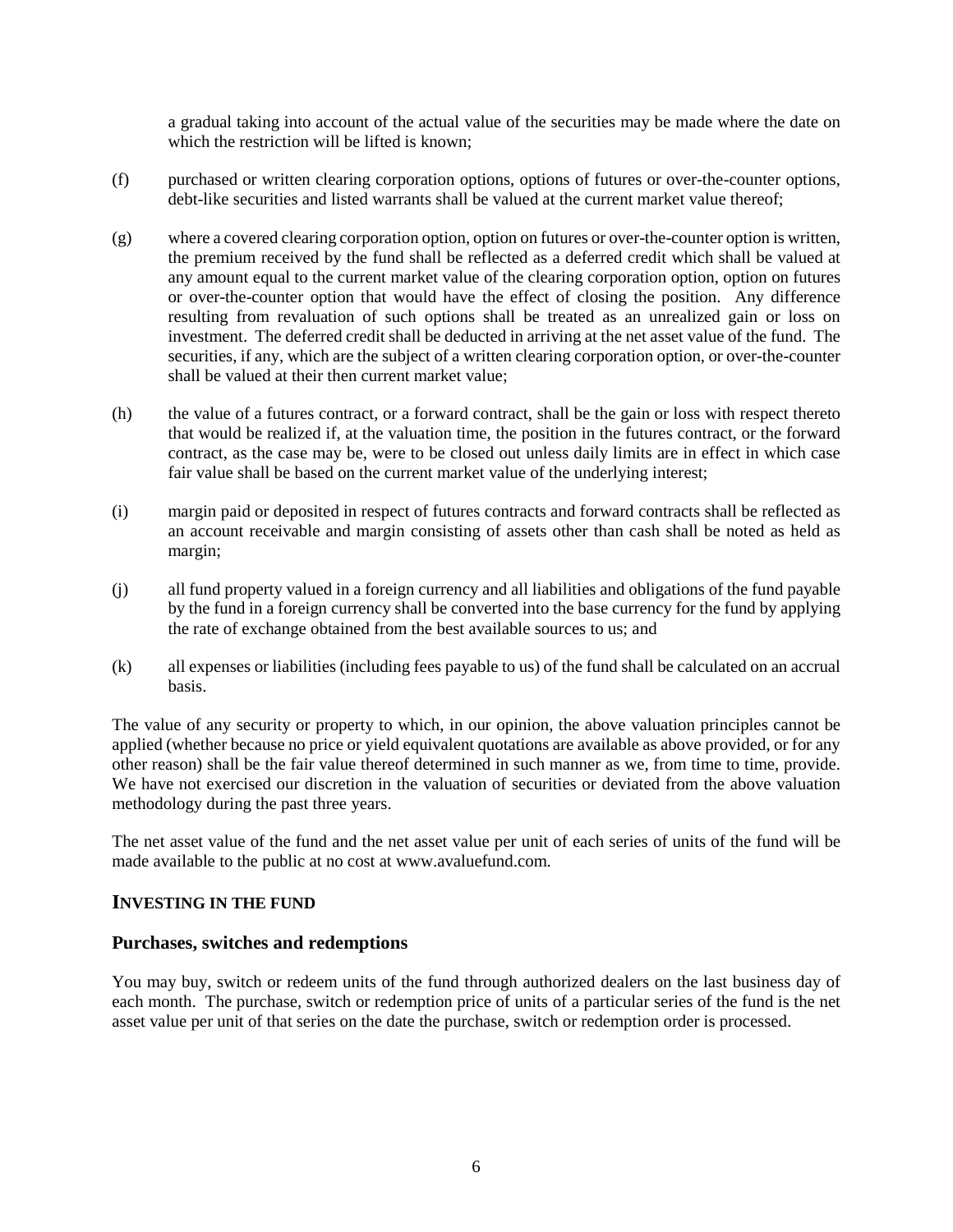## <span id="page-9-0"></span>*Purchasing units*

You may purchase units of the fund on a monthly basis on the last business day of each month or any other business day as the Manager may designate (each a "**Purchase Date**") through a dealer that has been authorized by us to sell units of the fund. The issue price of the units is based on the unit price for each series on the Purchase Date. If we receive your purchase order by 1:00 p.m. (Pacific time) on a Purchase Date, we will process your order at the unit price calculated on that Purchase Date. Otherwise, we will process your order at the unit price calculated on the next Purchase Date.

Investors purchasing units of the fund are required to make a minimum initial investment of \$1,000. The minimum amount for additional investments is \$1,000. It is within our sole discretion to change or waive the minimum investment amounts at any time and from time to time.

When you buy units of the fund, you have to include full payment for your units with your order. Your dealer must send us your payment within two business days of the applicable Purchase Date.

If we do not receive payment in full within the time limit described above or if a cheque is returned because of insufficient funds, the units that you bought will be redeemed on the next Redemption Date (defined below). If the units are redeemed for more than you paid, the fund keeps the difference. If the units are redeemed for less than you paid, we will charge your authorized dealer for the difference plus any costs. Your authorized dealer may, in turn, charge you for these amounts.

We may refuse any order to buy units within one business day of receiving it. If your order is refused, your money will be returned to you in full.

# <span id="page-9-1"></span>*Switching*

A switch is a transfer of your investment in the fund from one series of units to another series of units. You may generally switch units of one series for units of another series on a Purchase Date if you are eligible to purchase the new series. If we receive your order to switch series by 1:00 p.m. (Pacific time) on a Purchase Date, we will complete the redesignation of your units based on the net asset value per unit of each series on that Purchase Date. Otherwise, we will complete the redesignation based on the net asset value per unit of each series on the next Purchase Date.

## <span id="page-9-2"></span>*Redeeming units*

Units of the fund can be redeemed on a monthly basis on the last business day of each month or any other business day the Manager may designate (each a "**Redemption Date**") by submitting a redemption order through an authorized dealer. Dealers must send the particulars of a redemption order to the fund on the same day that they receive it from you, at no charge to you, by courier, priority post or telecommunications facility. You and your dealer are responsible for ensuring that your redemption order is accurate and that we receive all necessary documents or instructions. You should consult your dealer with respect to the documentation required.

If we receive your redemption order by 1:00 p.m. (Pacific time) on a Redemption Date, we will process your order at the unit price calculated on that Redemption Date. Otherwise, we will process your order at the unit price calculated on the next Redemption Date.

When you redeem units of the fund, your money will be sent to you within two business days of the applicable Redemption Date if: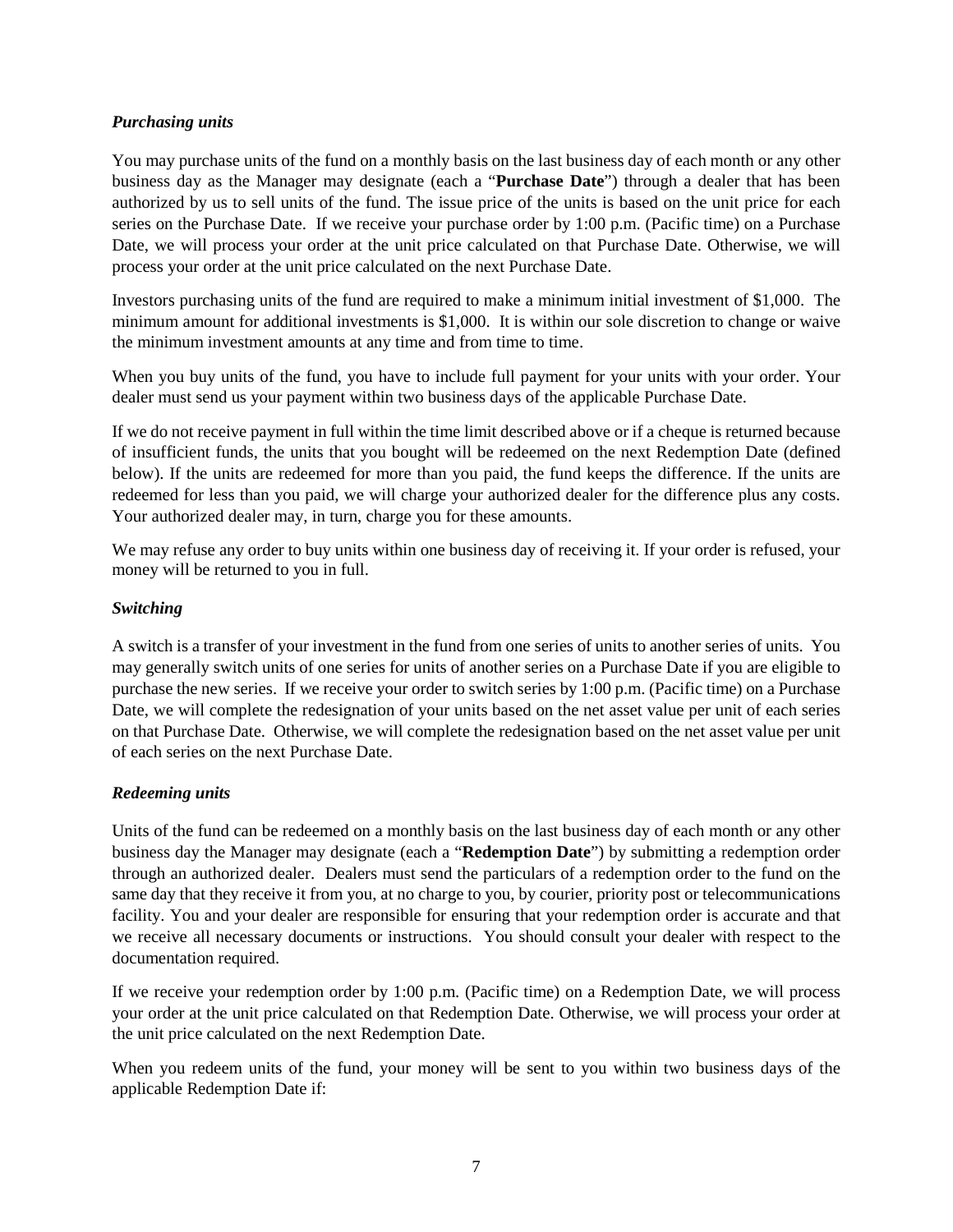- the fund has received the instructions necessary to complete the transaction; and
- any payment for buying the same units that you are redeeming has cleared.

We have the right, exercisable at any time at our discretion, to require you to redeem your units. We will provide you with written notice of our decision to require you to redeem your units at least five days prior to the date on which the redemption will occur.

If we do not receive all documentation that we need to process your redemption order within 10 business days after the Redemption Date, on that  $10<sup>th</sup>$  business day (or, if that  $10<sup>th</sup>$  business day is not a Purchase Date, on the next Purchase Date) we will purchase an equivalent number of units of the fund as have been redeemed, and we will apply the redemption proceeds to the payment of the purchase price of such units. If the purchase price of such units is less than the redemption proceeds, the fund will keep the difference. If, however, the unit price has increased since the Redemption Date such that the redemption proceeds are less than the purchase price of such units, your dealer will be required to pay the fund the amount of the deficiency and will be entitled to collect this amount plus expenses and interest from you.

In exceptional circumstances, we may temporarily suspend your right to redeem your units. We will only do this if:

- normal trading is suspended on an exchange where more than half of the fund's total assets by value are traded; or
- we have permission from the applicable securities regulatory authority.

## <span id="page-10-0"></span>**Fees and expenses**

The fees and expenses payable by the fund are set out in the Simplified Prospectus under the heading "*General Information about Mutual Funds and the McElvaine Value Fund – Fees and expenses*".

## <span id="page-10-1"></span>*Management fee reductions*

We may reduce the management fee paid by investors in the fund. We may do this for a number of reasons, including the size of the investment and our overall relationship with the investor. We do this by reducing the management fee charged to the fund and the fund then pays out an amount equal to the reduction to the particular investors as a distribution. These are called "management fee distributions". The amount of any fee reduction is determined by us, in our discretion.

The management fee becomes a liability of the fund at the time the management fee is charged to the fund. Management fee distributions are paid first out of the fund's income and capital gains, and thereafter out of capital, shortly after we repay or reduce a portion of the management fee to the fund. The investor receives the benefit of the reduction as a distribution of income, capital gains or return of capital, and the distribution is automatically reinvested in additional units of the same series of the fund.

The reduction of the management fee does not have any tax consequences for the fund. A taxable investor who receives a distribution of income, capital gains or return of capital as a management fee distribution is subject to tax on it in the same way as they would be for other distributions of the fund's income, capital gains or return of capital. See the section called "*Investing in the fund – Income tax considerations for investors*" below.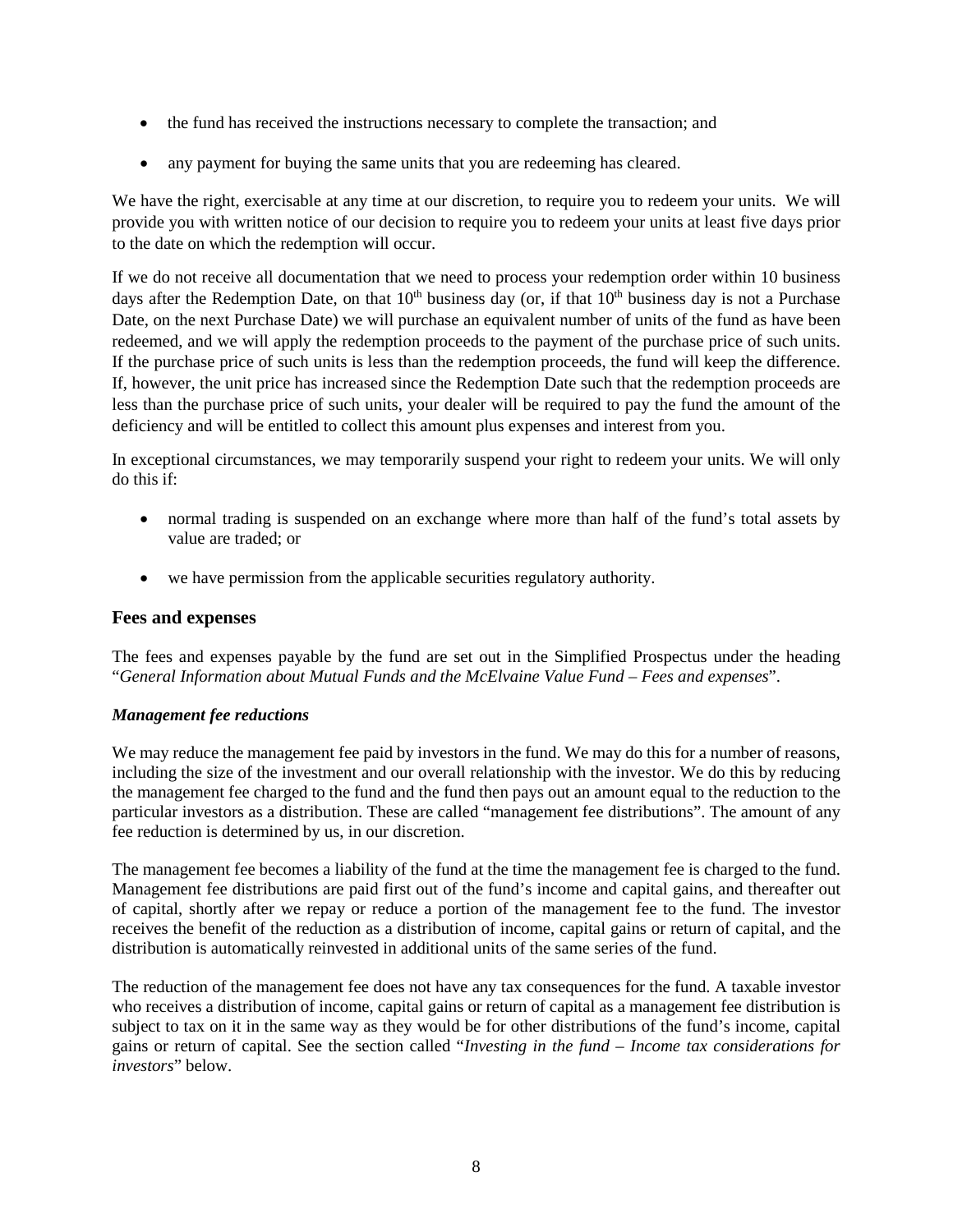### <span id="page-11-0"></span>**Income tax considerations for investors**

The summary below is general in nature and describes the principal Canadian federal income tax considerations as of the date hereof with respect to the acquisition, ownership and disposition of units of the fund generally applicable to an individual unitholder, other than a trust, who for the purposes of the Tax Act, is resident in Canada, deals at arm's length with the fund and holds units as capital property.

This summary is based on the current provisions of the Tax Act, the regulations thereunder, proposals for specific amendments to the Tax Act and the regulations publicly announced by the Minister of Finance (Canada) prior to the date hereof, and our understanding of the current administrative practices and assessing policies of the Canada Revenue Agency. This summary does not take into account or anticipate any other changes in law whether by legislative, regulatory, administrative or judicial action, and does not take into account provincial or foreign income tax legislation or considerations. This summary is based on the assumption that the fund will qualify as a mutual fund trust under the Tax Act effective at all material times. We expect that the fund will so qualify. If the fund does not so qualify as a mutual fund trust under the Tax Act, the income tax consequences would differ materially from those described below.

The following summary is of a general nature only and is not intended to constitute advice to any particular investor. **Each investor should seek independent advice regarding the tax consequences of investing in units of the fund, based upon the investor's own particular circumstances.**

## <span id="page-11-1"></span>*Taxation of the fund*

The fund will be subject to tax in each taxation year on the amount of its net income for the year (including net taxable capital gains). The Tax Act provides that the fund, in computing its income for a year, may deduct such part of its income for the year as is paid or becomes payable, or is deemed to be paid or payable, in the taxation year to a unitholder. The fund intends to distribute its net income and net realized capital gains to unitholders to such an extent that the fund will not be liable in any year for income tax under Part I of the Tax Act (after taking into account any non-capital or net capital losses of prior years to the extent that they may be applied to reduce taxable income as well as any capital gains refunds of the fund, if applicable). In certain circumstances, losses of the fund may be suspended or restricted, and therefore would not be available to shelter capital gains or income.

Generally, gains and losses realized by the fund from the use of derivative securities for hedging purposes will be treated as capital gains and capital losses, provided that there is sufficient linkage to capital property. Gains and losses realized by the fund from the use of derivatives for speculative purposes and from short sales will generally be treated as ordinary income and losses.

All of the fund's deductible expenses, including expenses common to all series of units of the fund and management fees and other expenses specific to a particular series of the fund, will be taken into account in determining the income or loss of the fund as a whole.

## <span id="page-11-2"></span>*Taxation of unitholders of the fund*

A unitholder will generally be required to include in computing income for a taxation year that portion of the net income and the taxable portion of the net capital gains (computed in Canadian dollars) of the fund as was paid or payable to him or her in the year, whether or not such amount has been reinvested in additional units. This may include a management fee distribution.

Net taxable capital gains and foreign source income of the fund, and taxable dividends received by the fund on shares of taxable Canadian corporations, that are paid or payable to the unitholders (including such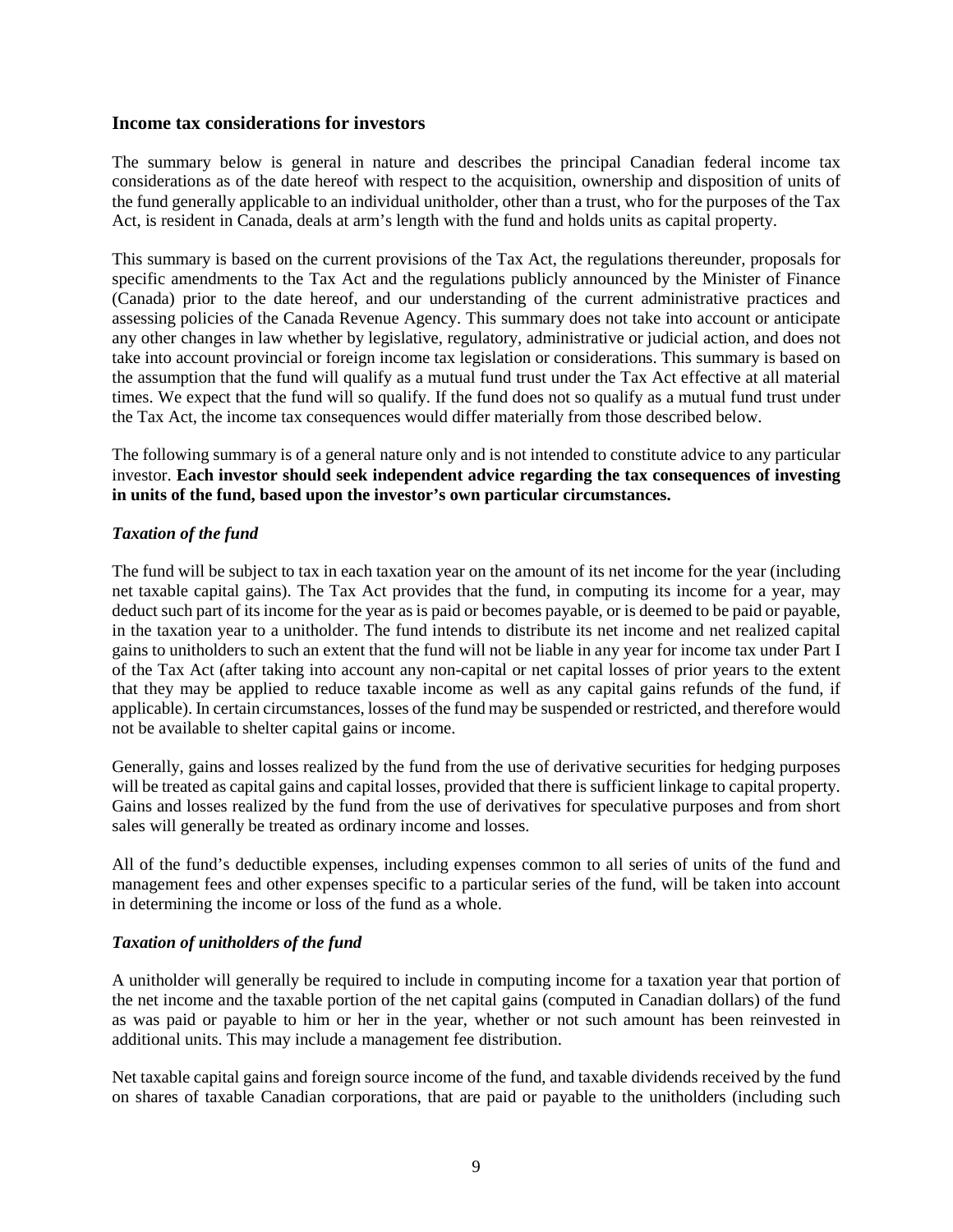amounts reinvested in additional units) may be designated by the fund as taxable capital gains, foreign source income, and taxable dividends earned by the unitholders, respectively. Foreign source income received by the fund will generally be net of any taxes withheld in the foreign jurisdiction. The taxes so withheld will be included in the determination of income under the Tax Act. To the extent that the fund so designates in accordance with the Tax Act, unitholders will, for the purposes of computing foreign tax credits, be entitled to treat their share of such taxes withheld as foreign taxes paid by the unitholders.

If distributions (including management fee distributions) from the fund (other than as proceeds of disposition) are greater than a unitholder's share of the fund's net income and the net realized capital gains allocated by the fund, the excess will not be taxable, but will reduce the adjusted cost base of the unitholders' units of the fund. To the extent that the adjusted cost base of a unitholder's units would be less than zero, the negative amount will be treated as a capital gain and the adjusted cost base will be nil.

The net asset value of a unit may reflect income that has not yet been distributed and capital gains that have not yet been realized or distributed. If a unitholder purchases a unit before a distribution of net income or net realized capital gains, the unitholder will be taxable on such distribution even though the amount of that distribution was reflected in the purchase price of the units.

Upon the disposition or deemed disposition by a unitholder of a unit, whether by redemption, sale or otherwise, a capital gain (or capital loss) will be realized to the extent that the proceeds of disposition (less any associated costs of disposition) exceed (or are less than) the adjusted cost base of the unitholder of the unit.

Generally, one-half of the capital gain (or capital loss) is included in determining a unitholder's taxable capital gain (or allowable capital loss). Under the alternative minimum tax provisions of the Tax Act, generally, Canadian source dividends, and capital gains realized, by an individual may give rise to a liability for minimum tax.

When a unitholder redeems all or any of the units of the fund held by such unitholder, the Manager, acting in its capacity as trustee of the fund, shall have the sole discretion to distribute all or any portion of the fund's net capital gains to such unitholder, provided that the amount of the net realized capital gains allocated to a particular redeeming unitholder shall not exceed the amount, if any, by which the amount payable on the redemption of the units exceeds the adjusted cost base of the units being redeemed. The balance of the amount paid to such unitholder at the time of redemption shall be paid as proceeds of redemption.

Unitholders must compute net income and net capital gains in respect of units in Canadian dollars for the purposes of the Tax Act.

# <span id="page-12-0"></span>*Registered plans*

Provided that the fund qualifies as a mutual fund trust under the Tax Act as described above, units of the fund will be qualified investments under the Tax Act for:

- registered retirement savings plans ("**RRSPs**"), including group registered retirement savings plans, locked-in retirement savings plans and locked-in retirement accounts;
- registered retirement income funds ("**RRIFs**"), including life income funds, locked-in retirement income funds, prescribed retirement income funds and restricted life income funds;
- deferred profit sharing plans ("**DPSPs**");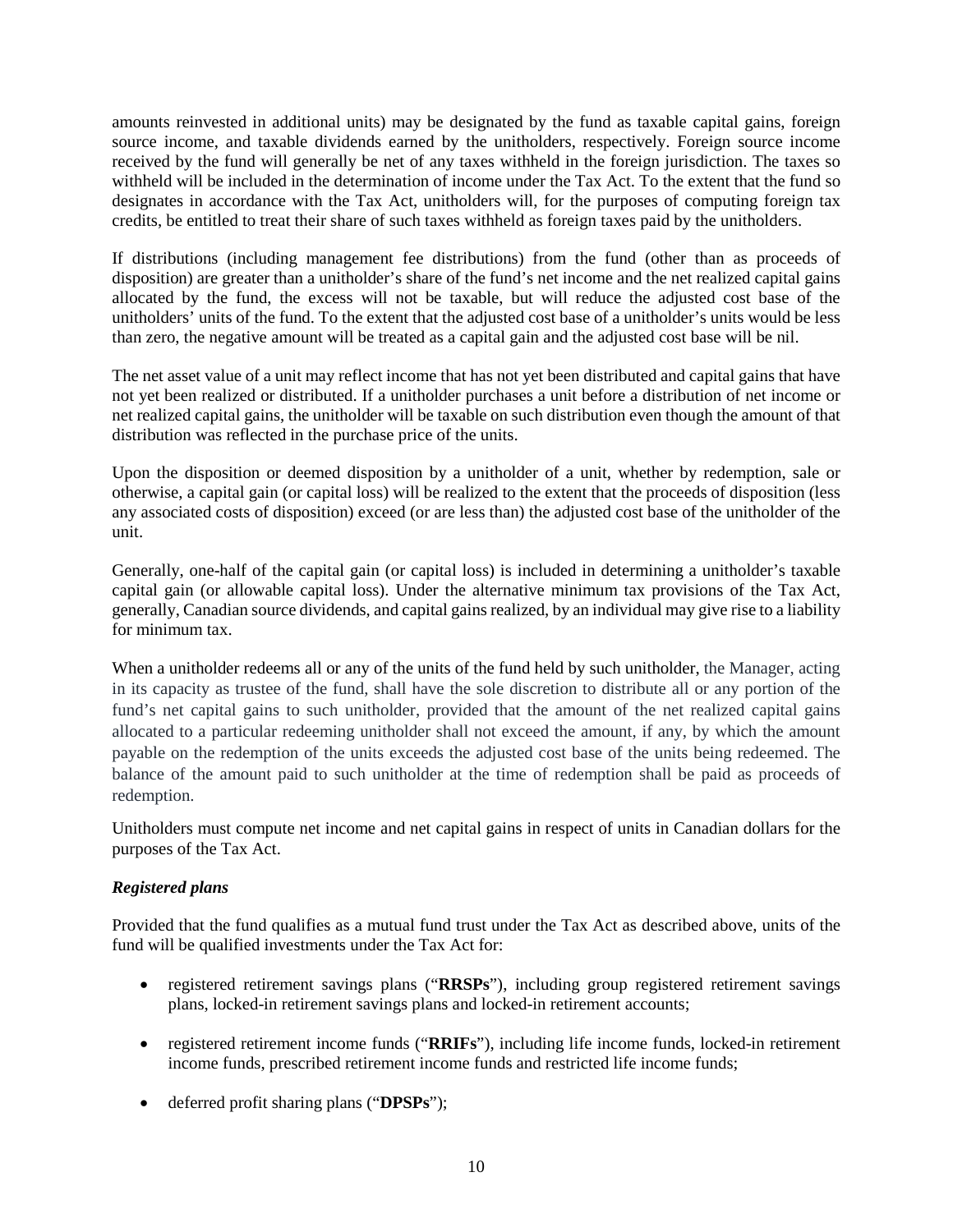- registered education savings plans ("**RESPs**");
- registered disability savings plans ("**RDSPs**"); and
- tax-free savings accounts ("**TFSAs**").

If units of the fund are held in an RRSP, RRIF, DPSP, RESP, RDSP or TFSA, distributions from the fund and capital gains from a disposition of the units are generally not subject to tax under the Tax Act until withdrawals are made from the plan (withdrawals from a TFSA, and returns of contributions from an RESP, are not subject to tax). Provided that the annuitant of an RRSP or RRIF, the holder of a TFSA or RDSP, or the subscriber of an RESP, deals at arm's length with the fund, and does not have a "significant interest" (within the meaning of the Tax Act) in the fund, units of the fund will not be prohibited investments under the Tax Act for that RRSP, RRIF, TFSA, RDSP or RESP. Units of the fund will also not be a prohibited investment for an RRSP, RRIF, TFSA, RDSP or RESP if the units are "excluded property" under the Tax Act for that RRSP, RRIF, TFSA, RDSP or RESP. Annuitants of RRSPs and RRIFs, holders of TFSAs and RDSPs and subscribers of RESPs should consult with their own tax advisors as to whether units of the fund would be prohibited investments under the Tax Act in their particular circumstances.

# <span id="page-13-0"></span>**RESPONSIBILITY FOR FUND OPERATIONS**

# <span id="page-13-1"></span>**Manager, trustee and portfolio advisor**

We act as the manager, trustee and portfolio advisor of the fund.

As manager of the fund, we are responsible for management of the overall business and affairs of the fund, including providing the fund with all necessary investment management services and clerical, administrative and operational services. For our services as manager and portfolio advisor of the fund, we receive the management fees described in the Simplified Prospectus under the heading "Fees and expenses". Under the terms of the Trust Agreement, we may resign as manager of the fund by providing notice to the unitholders of the fund not less than 90 days prior to the date on which such resignation is to take effect.

As trustee, we hold legal title to the fund's investments in trust for unitholders. The fund pays a fee to us for our services as the trustee. For the year ended December 31, 2020, we were paid an aggregate amount of \$3,600 for our services as trustee. Under the terms of the Trust Agreement, we may resign as trustee of the fund by providing notice to the unitholders of the fund not less than 90 days prior to the date on which such resignation is to take effect.

As portfolio advisor, we are responsible for establishing investment policies, providing investment analysis and making investment decisions. As portfolio advisor, we may hire sub-advisors, assign them to segments of the portfolios of the fund, and manage and oversee their performance. Our President, Tim McElvaine is solely responsible for providing investment advice to the fund on our behalf.

We can be contacted at the address, telephone number and email address set forth below:

McElvaine Investment Management Ltd. 301-1321 Blanshard Street Victoria, British Columbia V8W 0B6 info@avaluefund.com 250-708-8345

You can also visit our website at www.avaluefund.com.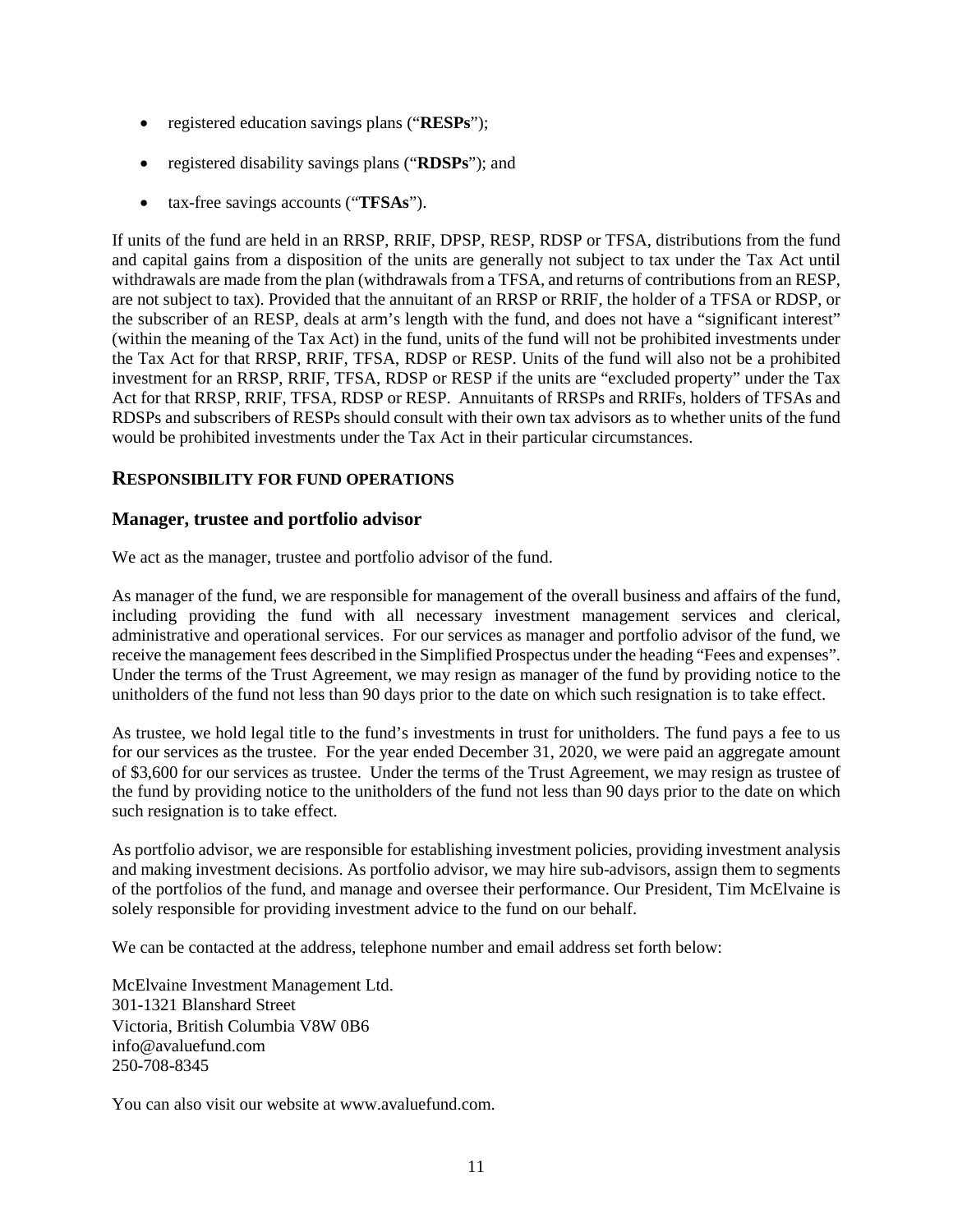## <span id="page-14-0"></span>*Our directors and executive officers*

A list of our directors and executive officers is set out below. We have included their names, their municipalities of residence, the current positions they hold with us and their principal occupations, as well as any other positions they have held within the last five years.

| Name and municipality of<br>residence        | Position(s) with us                                                                                                                                    | <b>Principal occupation for the</b><br>last 5 years                                                                                                                                                                     |
|----------------------------------------------|--------------------------------------------------------------------------------------------------------------------------------------------------------|-------------------------------------------------------------------------------------------------------------------------------------------------------------------------------------------------------------------------|
| Tim McElvaine,<br>Victoria, British Columbia | President, Chief Executive<br>Officer, Chief Financial Officer,<br>Chief Compliance Officer,<br>Secretary, Ultimate Designated<br>Person and Director, | President, McElvaine Investment<br>Management Ltd.                                                                                                                                                                      |
| Kathryn Jordan<br>Victoria, British Columbia | Director                                                                                                                                               | Administrator, McElvaine<br>Investment Management Ltd.                                                                                                                                                                  |
| Lorne Porayko<br>Victoria, British Columbia  | <b>Analyst and Director</b>                                                                                                                            | Analyst, McElvaine Investment<br>Management Ltd. since 2018;<br>Managing Partner, 3P Financial, a<br>division of McElvaine Investment<br>Management Ltd. since 2018;<br>critical care physician and<br>anesthesiologist |

## <span id="page-14-1"></span>*Responsibility for investment decisions*

Investment decisions for the fund are made by Tim McElvaine. Tim has served as our President since July 17, 1998. Tim has over 28 years of relevant investment management experience. From August 13, 2013 to December 31, 2015, Tim also acted as portfolio manager and provided investment advice on behalf of the manager and trustee to Canoe Global Value Class, a mutual fund managed by Canoe Financial LP. From February 2009 to July 2012, Tim also acted as portfolio manager and provided investment advice on behalf of the manager and trustee to Mackenzie Universal Canadian Value Class. Previously, Tim was an officer (from June 1998 to March 31, 2004), a director (from June 1998 to December 2003) and the Chief Investment Officer (from September 2000 to May 2003) of Cundill Investment Research Ltd., an investment counselling and portfolio management firm, and was responsible for advising various funds and portfolios. These funds included the Cundill Value Fund, Cundill RSP Value Fund, Cundill Value Capital Class and Cundill Value Segregated Fund. From September 30, 1997 to September 9, 1998, Tim was Executive Vice President Investments of Cundill Funds Inc. (which amalgamated with Mackenzie Financial Corporation on April 1, 2000, and which was formerly named Peter Cundill & Associates Ltd.). Between March 31, 1993 and September 30, 1997, he was Vice President Investments, and between April 1991 and March 1993, he was Vice President Research, of Peter Cundill & Associates Ltd.

#### <span id="page-14-2"></span>*How we make brokerage arrangements*

Decisions as to the purchase and sale of securities and as to the execution of portfolio transactions, including the selection of dealers, will be made for the fund by us. In effecting portfolio transactions, we will seek to obtain the best execution of trades on behalf of the fund taking into account all factors we deem relevant, including but not limited to, the price of the security, speed of execution, certainty of execution, transaction size, liquidity of the security, market conditions, and commission costs/spreads relative to the transaction. We will also take into account whether any additional goods and services are provided by dealers and are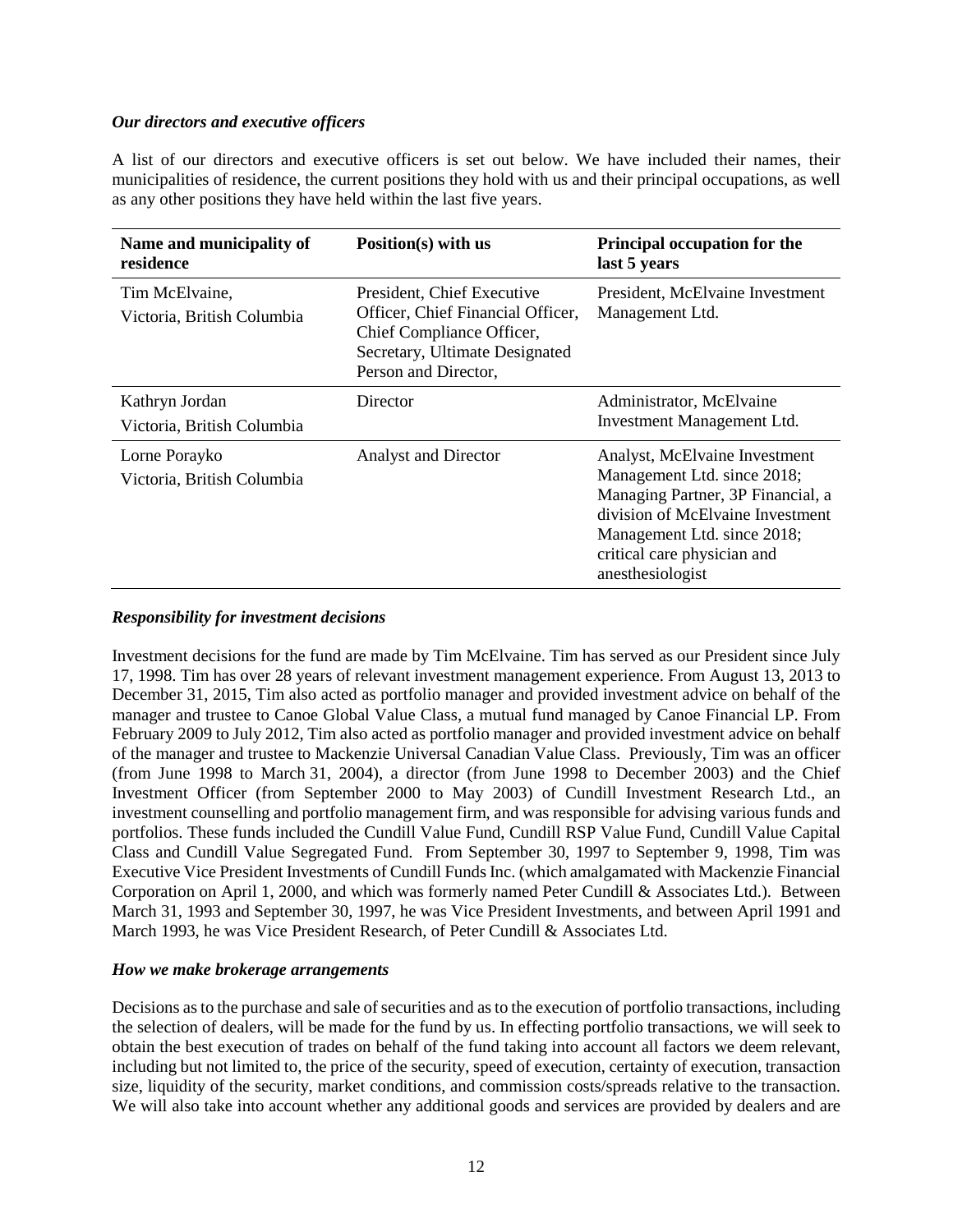included in the brokerage commissions. These additional services, other than order execution services, may include (i) advice as to the value of securities and the advisability of effecting transactions in securities; (ii) analysis and reports concerning securities, portfolio strategy or performance, issuers, industries, or economic or political factors and trends; and (iii) databases or software to the extent they are designed mainly to support the services referred to in (i) and (ii). When selecting dealers for the provision of any order execution goods and services or research goods and services by the dealer or third party, we will make a good faith determination that the fund will receive a reasonable benefit, considering both the use of the goods and services and the amount of brokerage commission paid. Specifically, we will monitor the services provided by dealers to ensure that: brokerage commissions are only used for goods and services that assist us in the investment decision-making process; the brokerage commissions paid are reasonable in relation to the research and execution services received; and, at all times, we seek the best price and execution for each transaction. We are not under any contractual obligation to allocate brokerage business with respect to the fund to any specific dealer. Brokerage transactions are not carried out through any entities that are affiliated with us.

# <span id="page-15-0"></span>**Custodian**

RBC Investor Services Trust, as custodian, is responsible for the safekeeping of the assets of the fund. The fund pays an annual fee to RBC Investor Services Trust for its services as custodian and we negotiate the amount of this fee on behalf of the fund. The fund is also responsible for reimbursing the custodian for its reasonable disbursements and expenses incurred in providing its services to the fund. The head office of the custodian is in Toronto, Ontario. The custodian may appoint one or more sub-custodians to hold the assets of the fund. Any such appointments must be on terms and conditions similar to those that apply to the custodian and must comply with applicable securities laws.

# <span id="page-15-1"></span>**Recordkeeper and administrator**

SS&C Fund Administration Company acts as recordkeeper and administrator for the fund. As recordkeeper and administrator, it keeps track of who owns units of the fund, maintains a record of all purchases and redemptions of units, and prepares and maintains certain other records required by the fund. The fund pays a fee to SS&C Fund Administration Company for its services as recordkeeper and administrator and we negotiate the amount of this fee on behalf of the fund.

# <span id="page-15-2"></span>**Auditor**

KPMG LLP, Chartered Professional Accountants, of Vancouver, British Columbia is the auditor of the fund. As auditor, KPMG LLP is responsible for auditing the annual financial statements of the fund. The fund pays a fee to KPMG LLP for its services as auditor.

## <span id="page-15-3"></span>**Securities lending agent**

As at the date of this Annual Information Form, the fund has not entered into an agreement with a securities lending agent.

# <span id="page-15-4"></span>**Cash lender**

As at the date of this Annual Information Form, the fund has not entered into an agreement to borrow money for investment purposes.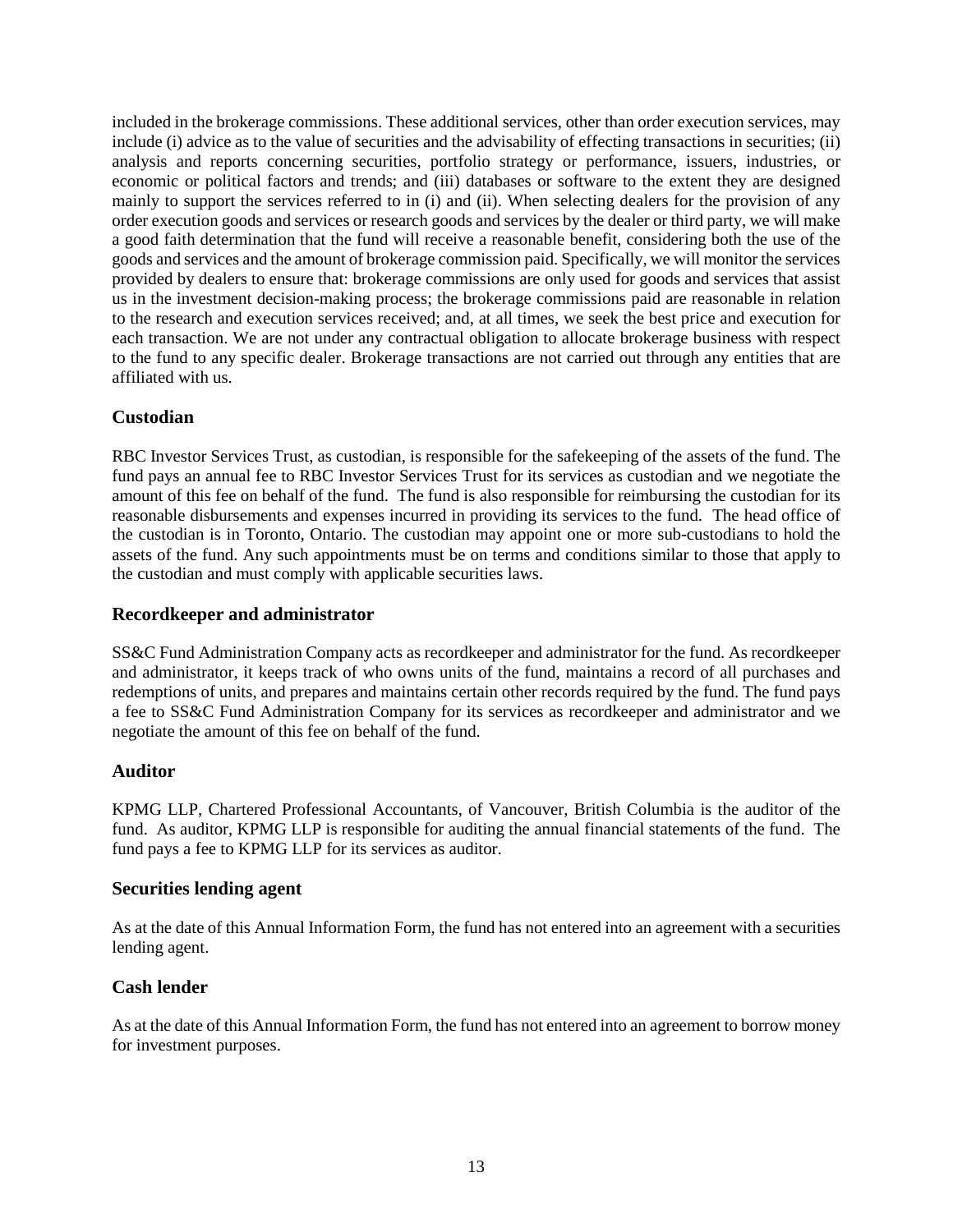# <span id="page-16-0"></span>**Independent review committee**

In accordance with National Instrument 81-107 *Independent Review Committee for Investment Funds* ("**National Instrument 81-107**"), we have established an independent review committee for the fund (the "**IRC**"). The mandate of the IRC is to review and provide us with input on any of our policies and procedures that deal with conflict of interest matters, and to review and provide a decision to us with respect to conflict of interest matters referred by us to the IRC. A conflict of interest matter is any matter in which our interests may be such that they conflict, or could be perceived to conflict, with our obligation to act in the best interest of the fund. The IRC is composed of three members: Geoff Salmon (Chair), Cathy Welling and Deborah Leckman.

For the year ended December 31, 2020 each IRC member was paid \$7,420 (\$6,540 for the Chair of the IRC). The amount paid to each IRC member (other than the Chair) for the year ended December 31, 2020 included unpaid amounts from the year ended December 31, 2019 equal to \$2,920. Each member of the IRC was also reimbursed for his or her expenses incurred in connection with performing his or her duties as a member of the IRC. In addition, for the year ended December 31, 2020, a secretariat fee in the amount of \$10,900 was paid to Independent Review Inc., an entity that provides secretariat services to the IRC, and an insurance premium of approximately \$4,400 was paid for coverage required by the IRC. The costs associated with the IRC are paid by the fund. The aggregate amount of fees and expenses payable by and charged to the fund in connection with the IRC for the year ended December 31, 2020 was approximately \$36,680.

# <span id="page-16-1"></span>**OTHER MATTERS**

# <span id="page-16-2"></span>**Fund governance**

The fund is structured as a trust and is governed by the Trust Agreement. Our duties as trustee and manager of the fund are set out in the Trust Agreement. In discharging our obligations in our capacity as trustee, we are required to (i) act honestly, in good faith and in the best interests of the fund, and (ii) exercise the degree of care, diligence and skill that a reasonably prudent Canadian trust company would exercise in comparable circumstances. In discharging our obligations in our capacity as manager, we are required to (i) act honestly, in good faith and in the best interests of the fund, and (ii) exercise the degree of care, diligence and skill that a reasonably prudent professional portfolio manager would exercise in comparable circumstances.

Our Board of Directors is responsible for overseeing our compliance with the above-mentioned duty owed to the fund. We currently have three members of our Board of Directors. Each director of the Manager is also an officer and/or employee of the Manager. The names of the directors, their municipalities of residence and their employment history for the past five years are set out in the section called "*Responsibility for fund operations*". The Board of Directors meets when needed to discuss business matters and issues related to the fund.

We have adopted policies and procedures and a code of ethics to address potential conflicts of interest between our clients (including the fund) and our employees. The code of ethics is designed to create and maintain a compliance environment that is considered "best practice" and to ensure that employees act in the interest of the fund and its unitholders with respect to any personal trading of securities. The code of ethics encourages our employees to invest in mutual funds rather than securities of individual companies. Under the code of ethics, employees are generally prohibited from knowingly buying or selling securities (except for mutual funds) which are being purchased, sold or considered for purchase or sale by the fund, unless their proposed purchases are approved in advance. The code of ethics also contains certain reporting requirements and securities trading clearance procedures.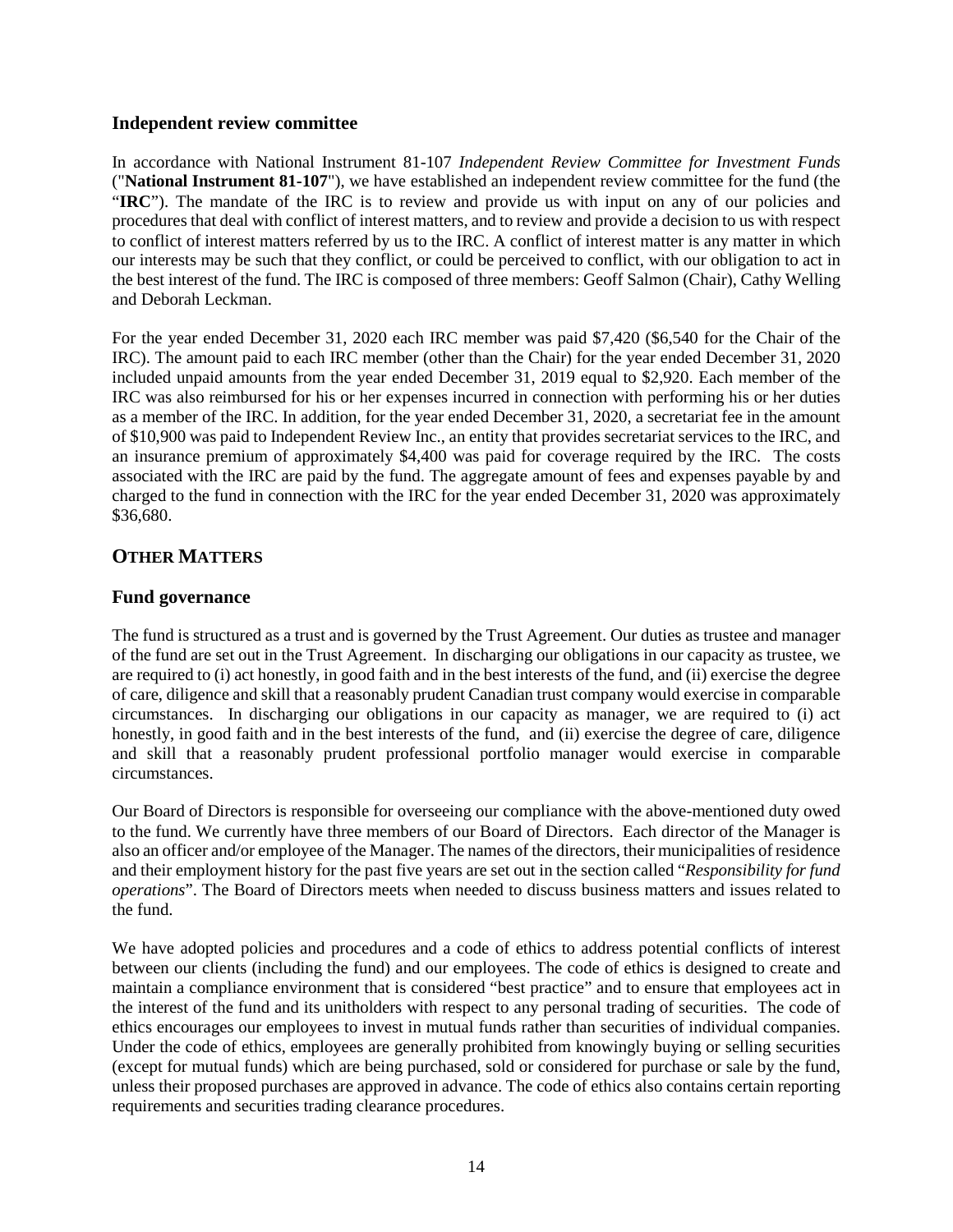Our Chief Compliance Officer, Tim McElvaine, oversees compliance with all applicable rules and regulations (both external and internal) relating to mutual funds generally and the fund specifically. We have written policies and procedures in place to ensure that we fulfill our statutory duty to the fund, including policies and procedures governing our business practices, sales practices, risk management controls and internal conflicts of interest. These policies and procedures include the code of ethics, as well as policies and procedures relating to the preparation and distribution of advertising and marketing materials, compliance with anti-money laundering rules and regulations, the valuation of portfolio securities and assets of the fund, conflicts of interest that may arise between us and the fund, the allocation of trades and investment opportunities among the fund and our other clients, fund operating costs and their allocation, investments in other funds, and the treatment and protection of your personal information. Compliance monitoring with respect to our policies is carried out on an ongoing basis by Tim McElvaine.

We will refer to the IRC all conflict of interest matters related to the fund and any other matters that are required to be reviewed or approved by the IRC under National Instrument 81-107 or National Instrument 81-102. The IRC must provide an impartial and independent recommendation to us as to whether, in its opinion, any action that we propose to take with respect to a conflict of interest matter we refer to the IRC achieves a fair and reasonable result for the fund. In accordance with National Instrument 81-107, we also have established policies and procedures to deal with conflict of interest matters. The IRC's mandate is to review and assess, on an annual basis, the adequacy and effectiveness of our policies and procedures relating to conflicts of interest matters and the fund's compliance and our compliance with any term or condition imposed by the IRC in any of its recommendations or approvals.

Each member of the IRC is "independent" within the meaning of National Instrument 81-107.

# <span id="page-17-0"></span>*Proxy voting policies and procedures*

The Manager is responsible for overseeing the proxy voting process, and has implemented policies (the "**Voting Policies**") in that regard.

The Manager must vote proxies in a manner consistent with the best interests of the fund. Generally, the Manager analyzes proxy statements on behalf of the fund in accordance with the Voting Policies. Most proxies that the Manager receives will be voted in accordance with the predetermined proxy voting guidelines outlined in the Voting Policies. Therefore, normally it will not be necessary for the Manager to make an actual determination of how to vote a particular proxy, thereby largely eliminating conflicts of interest for the Manager during the proxy voting process. However, the Voting Policies do address the procedures to be followed if a conflict of interest arises between the interests of the fund, and the interests of the Manager or its affiliates. If the person responsible for the proxy voting process has actual knowledge of a conflict of interest and recommends a vote contrary to the voting guidelines, the Manager, prior to voting, will seek the approval of the Manager's Board of Directors for such vote.

The proxy voting guidelines outlined in the Voting Policies summarize the Manager's positions on various issues and give a general indication as to how the Manager should vote proxies on each issue. Under the proxy voting guidelines, the Manager's primary responsibility in respect of proxy voting is to maximize positive economic effect on the fund's value and to protect the fund's rights as a shareholder. The Manager will usually vote proxies in accordance with the proxy voting guidelines. However, the Manager may depart from the proxy voting guidelines on specific matters addressed in the Voting Policies where the Manager believes it is in the best interest of the fund and of the unitholders to do so. To the extent that the proxy voting guidelines do not address a potential voting issue, the Manager will vote on such issue in a manner that is consistent with the spirit of the proxy voting guidelines and that the Manager believes would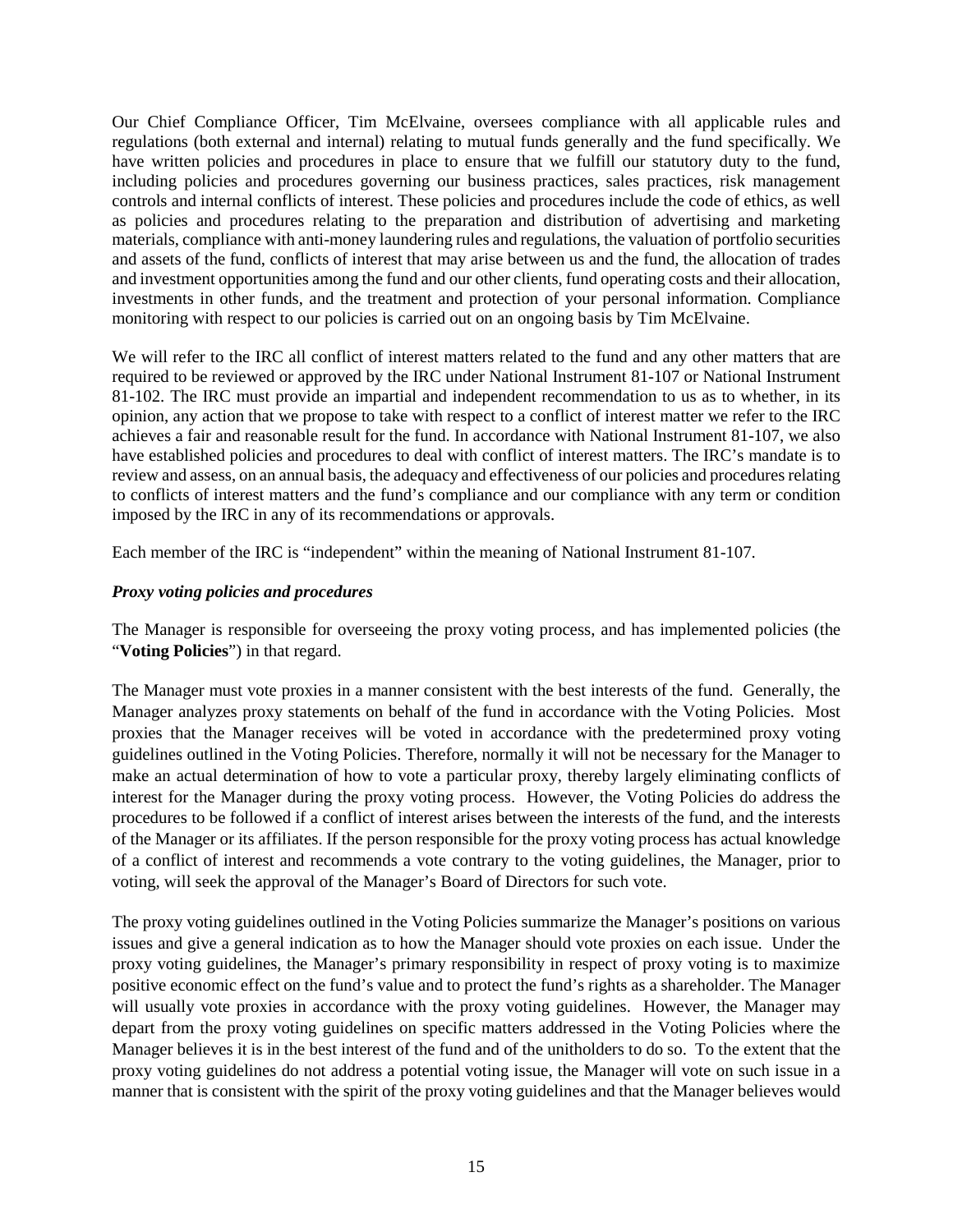be in the best interests of the fund. Pursuant to the proxy voting guidelines, the Manager generally votes for matters such as (i) management's recommendation on the appointment of auditors (however, the Manger may vote against an appointment where a question is raised concerning the independence or services quality of such auditor), (ii) changes in capital structure (such proposals will generally be in accordance with management's proposals; however, in certain circumstances, such proposals would be considered on a caseby-case basis), and (iii) any proposal affecting shareholder rights (such proposals will generally be voted for, if they give securityholders a greater voice in the affairs of the issuer; however, the Manager may oppose any measure that seeks to limit those rights. The voting guidelines also provide that the Manager will generally consider on a case-by-case basis such proposals as (i) election of directors, (ii) increase in authorized common/voting shares (generally, the rights of securityholders will be viewed as a priority when voting), (iii) executive compensation, (iv) employee share purchase plans, (v) corporate restructurings, mergers and acquisitions, and (vi) poison pills. These voting guidelines may change from time to time.

In certain circumstances, the Manager may not be able to vote proxies or the Manager may find that the expected economic costs from voting outweigh the benefits associated with voting.

A copy of the proxy voting record of the fund for the most recent 12 month period ended June 30 is available to any unitholder of the fund upon request, at no cost, at any time after August 31 of that year.

You may obtain a copy of our Voting Policies or, when available, the proxy voting record of the fund, upon request, at no cost, by calling or writing to us at the number or address on the back cover.

# <span id="page-18-0"></span>*Derivatives*

We may, in our discretion, invest in or use derivatives, such as options, forwards and futures contracts, for hedging and non-hedging purposes in a manner consistent with the fund's investment objective and permitted by applicable securities laws. A detailed description of the risks related to the use of derivatives for the fund can be found in the Simplified Prospectus under the heading "*Specific Information about the McElvaine Value Fund – What are the risks of investing in the fund?*".

We have written policies and procedures in place that set out the objectives and goals for derivative trading and risk management procedures in connection therewith. These policies and procedures are reviewed by our Chief Compliance Officer, Tim McElvaine, at least annually, and any recommended changes are subject to the approval of our Board of Directors. The fund follows the investment restrictions and practices set forth in National Instrument 81-102 with respect to the use of derivatives. Tim McElvaine monitors trading activities and is responsible for establishing trading limits and other controls on derivative trading. Only Tim McElvaine may initiate derivative transactions on behalf of the fund. Any derivative positions will be monitored daily to ensure compliance with all regulatory requirements, including cash cover requirements.

The risk exposure of the fund's derivatives trades are not generally independently monitored and we do not employ risk measurement procedures or simulations to test the fund's portfolio under stress conditions.

As of the date of this Annual Information Form, the fund does not use derivatives, but it may do so in the future as described above.

## <span id="page-18-1"></span>*Short selling*

We may, in our discretion, engage in short selling in a manner consistent with the fund's investment objective and permitted by applicable securities laws. A detailed description of the risks related to short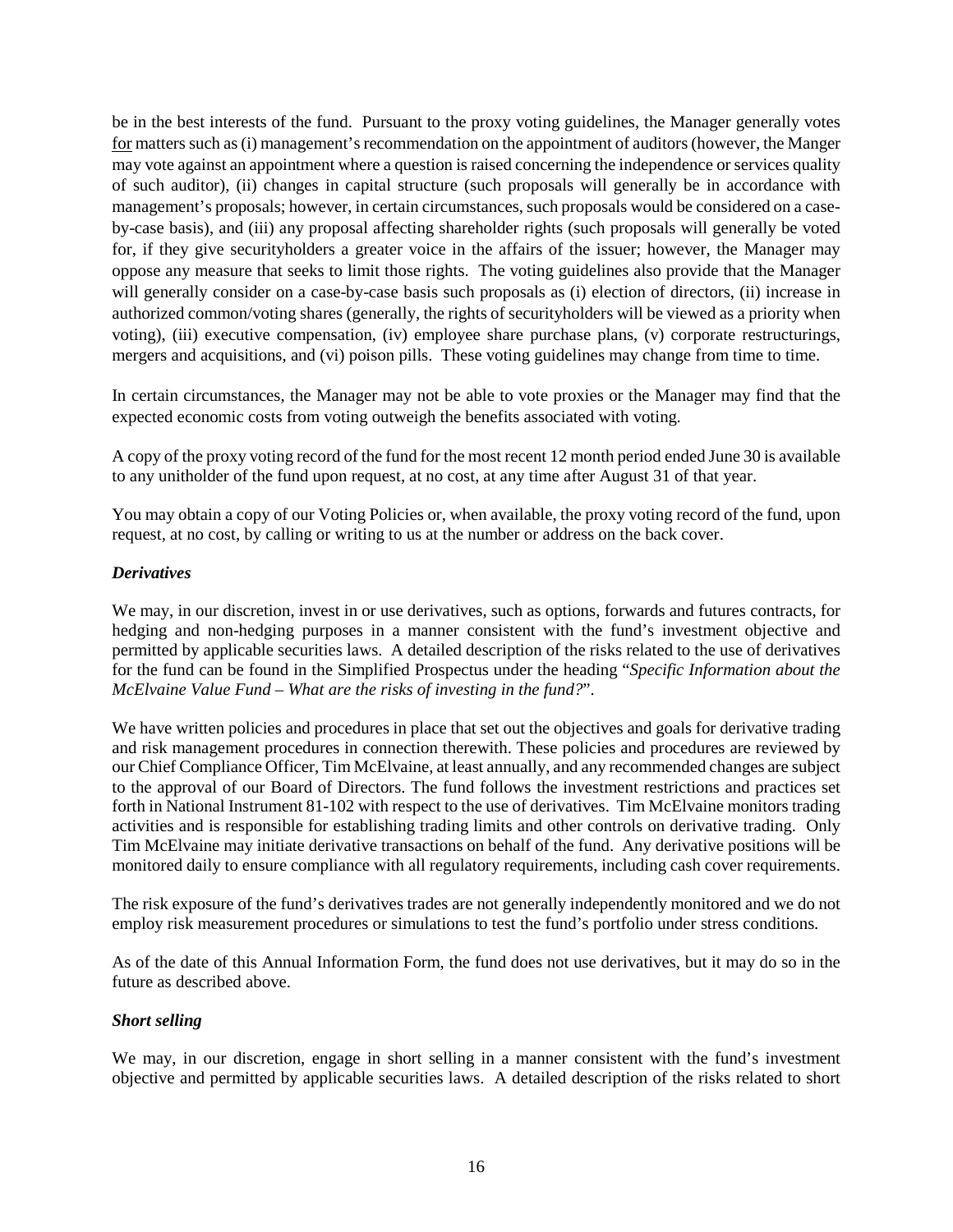selling can be found in the Simplified Prospectus under the heading "*Specific Information about the McElvaine Value Fund – What are the risks of investing in the fund?*".

Before the fund enters into short selling transactions, we will establish written policies and procedures regarding the objectives and goals for these transactions, and risk management procedures in connection therewith. Our Chief Compliance Officer, Tim McElvaine, will be responsible for establishing and reviewing our risk management policies and procedures, and will monitor short sale transactions to ensure compliance with the investment restrictions and practices set forth in National Instrument 81-102 with respect to short selling.

As of the date of this Annual Information Form, the fund does not engage in short selling, but it may do so in the future as described above.

## <span id="page-19-0"></span>*Securities lending, repurchase and reverse repurchase transactions*

The fund may enter into securities lending transactions, repurchase transactions and reverse repurchase transactions in a manner consistent with the fund's investment objective and permitted by applicable securities laws. A detailed description of the risks related to such transactions can be found in the Simplified Prospectus under the heading "*Specific Information about the McElvaine Value Fund – What are the risks of investing in the fund?*".

Before the fund enters into securities lending, repurchase or reverse repurchase transactions, we will establish written policies and procedures regarding the objectives and goals for these transactions, and risk management procedures in connection therewith. We will also enter into an agreement with the custodian or sub-custodian of the fund that will act as agent for the fund in administering these transactions. The agent may retain, as a fee, a percentage of the revenues resulting from securities lending, repurchase or reverse repurchase transactions, as set out in the agreement between us and the agent, and in accordance with policies and guidelines we have adopted. The securities lending transactions of the fund may be terminated by the fund at any time. Repurchase agreements or reverse repurchase agreements of the fund will have a maximum term of 30 days. Our Chief Compliance Officer, Tim McElvaine, will be responsible for establishing and reviewing our risk management policies and procedures, and will monitor the securities lending, repurchase and reverse repurchase transactions to ensure the transactions are being properly managed in conformity with Canadian securities laws and our agreement with each agent.

As of the date of this Annual Information Form, the fund does not carry out securities lending, repurchase or reverse repurchase transactions, but it may do so in the future as described above.

## <span id="page-19-1"></span>*Short-term trading*

Short-term trading in units of the fund can have an adverse effect on the fund. Such trading can disrupt portfolio management strategies, harm performance and increase fund expenses for all unitholders, including long-term unitholders who do not generate these costs.

We have adopted policies and procedures intended to detect and deter short-term trading. For example, we may cancel or refuse to process purchases if we believe that you have engaged in excessive short-term trading. In addition, if units of the fund are redeemed within 90 days of purchase, the fund may, at our discretion, retain an amount equal to 2% of the net asset value of the units being redeemed.

While these policies and procedures are intended to deter short-term trading, we cannot ensure that such trading will not occur.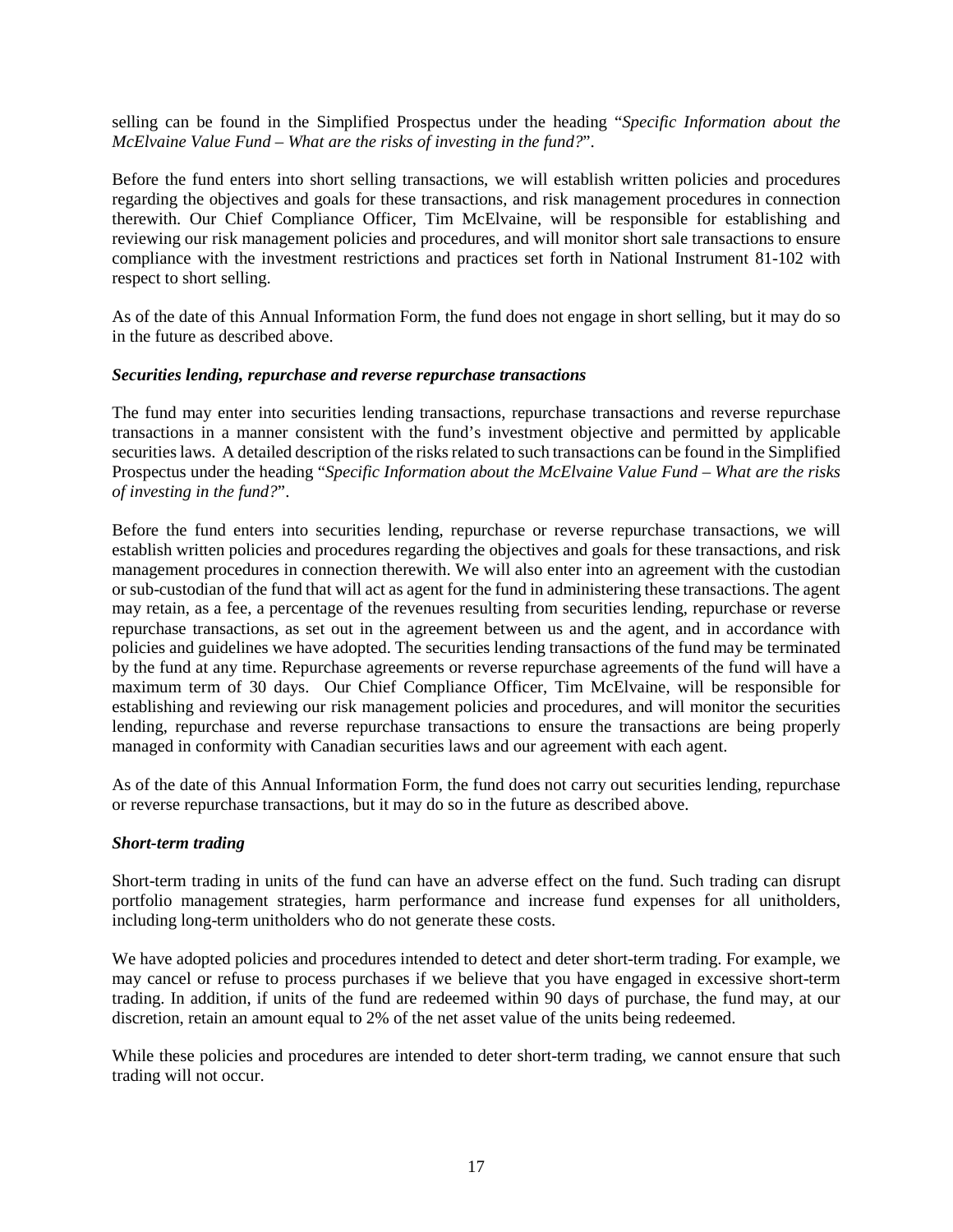# <span id="page-20-0"></span>**Conflicts of interest**

# <span id="page-20-1"></span>*Principal holders of securities*

## *Principal holders of units of the fund*

Except as stated below, as of June 30, 2021, no person or company owned of record or, to our knowledge, beneficially, directly or indirectly, more than 10% of the outstanding units of a series of units of the fund.

| Name $(1)$        | <b>Series of unit</b> | <b>Type of</b><br>ownership | No. of securities<br>owned | % of ownership |
|-------------------|-----------------------|-----------------------------|----------------------------|----------------|
| Investor A        | Series A              | Beneficial and of<br>Record | 1,000                      | 100%           |
| Investor B        | Series B              | Beneficial and of<br>Record | 1,356,095                  | 28.4%          |
| Investor C        | Series B              | Beneficial and of<br>Record | 1,163,265                  | 24.3%          |
| Investor D        | Series D              | Beneficial and of<br>Record | 4,545                      | 38.5%          |
| <b>Investor E</b> | Series D              | Beneficial and of<br>Record | 3,500                      | 29.7%          |
| Investor F        | Series D              | Beneficial and of<br>Record | 2,000                      | 16.9%          |
| Investor G        | Series F              | Beneficial and of<br>Record | 17,256                     | 10.9%          |

(1) To protect the privacy of individual investors, we have omitted the names of the beneficial owners. This information is available on request by contacting us at the telephone number on the back cover of this Annual Information Form.

As of June 30, 2021, the directors and senior officers of the Manager hold, directly or indirectly, in the aggregate: (i) 1.6% of the outstanding Series B units and 2.8% of the outstanding Series F units collectively representing 1.6% of the net asset value of the fund; (ii) 90% of the outstanding securities of the Manager; and (iii) no outstanding voting or equity securities of any person or company that provides services to the fund or the Manager.

As of June 30, 2021, the members of the IRC do not hold, directly or indirectly, any voting or equity securities of the fund, the Manager or any person or company that provides services to the fund or the Manager.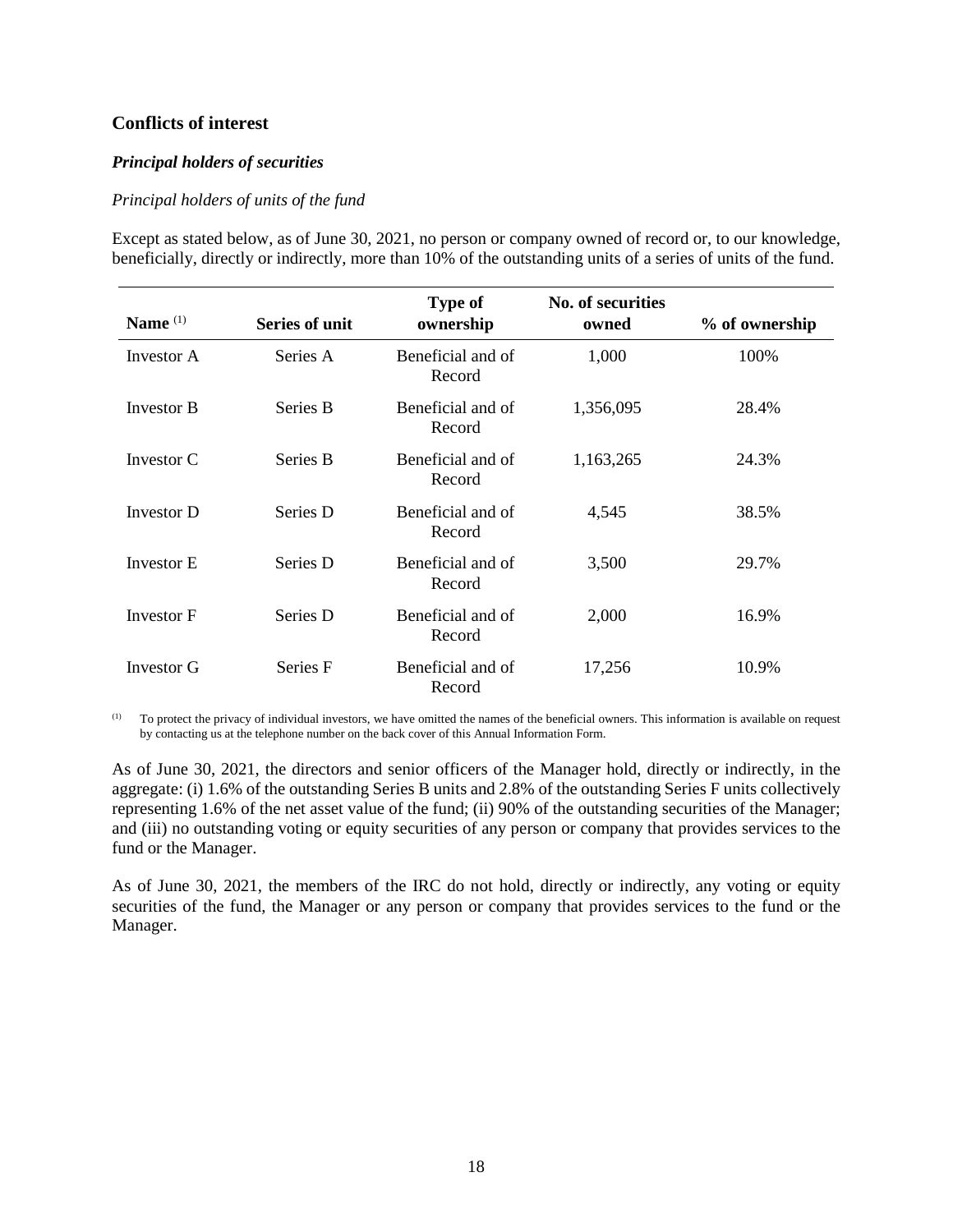#### *Principal holders of securities of McElvaine Investment Management Ltd.*

Except as stated below, as of June 30, 2021, no person or company owned of record or, to our knowledge, beneficially, directly or indirectly, more than 10% of the outstanding shares of the Manager.

| <b>Name</b>                          | <b>Class of shares</b> | <b>Type of</b><br>ownership | No. of securities<br>owned | % of ownership |
|--------------------------------------|------------------------|-----------------------------|----------------------------|----------------|
| Hakuna Matata<br>Holdings Ltd. $(1)$ | Common                 | Beneficial and of<br>Record | 68,300                     | 85%            |

<span id="page-21-0"></span>(1) Tim McElvaine holds 100% of the issued and outstanding shares of Hakuna Matata Holdings Ltd.

#### *Affiliated entities*

No person or company that is an affiliate of the Manager provides services to the fund.

# <span id="page-21-1"></span>**Material contracts**

The material contracts, other than those entered into in the normal course of the fund's business, are described briefly below.

- 1. Under the terms of an amended and restated trust agreement made as of July 27, 2021 (defined above as the "**Trust Agreement**"), the fund was established, and we act as the manager, portfolio advisor and trustee of the fund. For our services as manager and portfolio advisor of the fund, we receive the management fees described in the Simplified Prospectus under the heading "*Fees and expenses*". We also receive a fee from the fund for our services as trustee as descried in the section "*Responsibility for fund operations – Manager, trustee and portfolio advisor*". The Trust Agreement will terminate if we cease to serve as manager or trustee of the fund and a successor is not appointed in accordance with the terms of the Trust Agreement. The Trust Agreement may also be terminated in certain circumstances if we are in material default under the Trust Agreement. In addition, the Trust Agreement will terminate immediately if: (i) we are declared bankrupt or insolvent or enter liquidation or winding-up (unless it is a voluntary liquidation for the purposes of amalgamation or reconstitution), (ii) we make a general assignment for the benefit of creditors or otherwise acknowledge our insolvency, or (iii) our assets become subject to the seizure or confiscation by any public or governmental authority. Further, under the Trust Agreement, we may, with the approval of unitholders, terminate and dissolve the fund at any time.
- 2. Under the terms of an amended and restated custodian agreement made as of January 2, 2019, between the Manager and RBC Investor Services Trust (the "**Custodian Agreement**"), RBC Investor Services Trust acts as the custodian for the fund. The Custodian Agreement may be terminated by either party by providing the other party with 30 days' prior written notice of such termination. The Custodian Agreement will also terminate immediately if: (i) either party is declared bankrupt, is insolvent or becomes subject to or avails itself of any creditor protection legislation, (ii) the assets of the business of either party become liable to seizure or confiscation by any public or governmental authority, or (iii) the Manager's power and authority to act on behalf of the fund are revoked or terminated and a replacement manager is not appointed.

Copies of these agreements may be inspected during regular business hours on any business day at our head office at 301-1321 Blanshard Street, Victoria, British Columbia.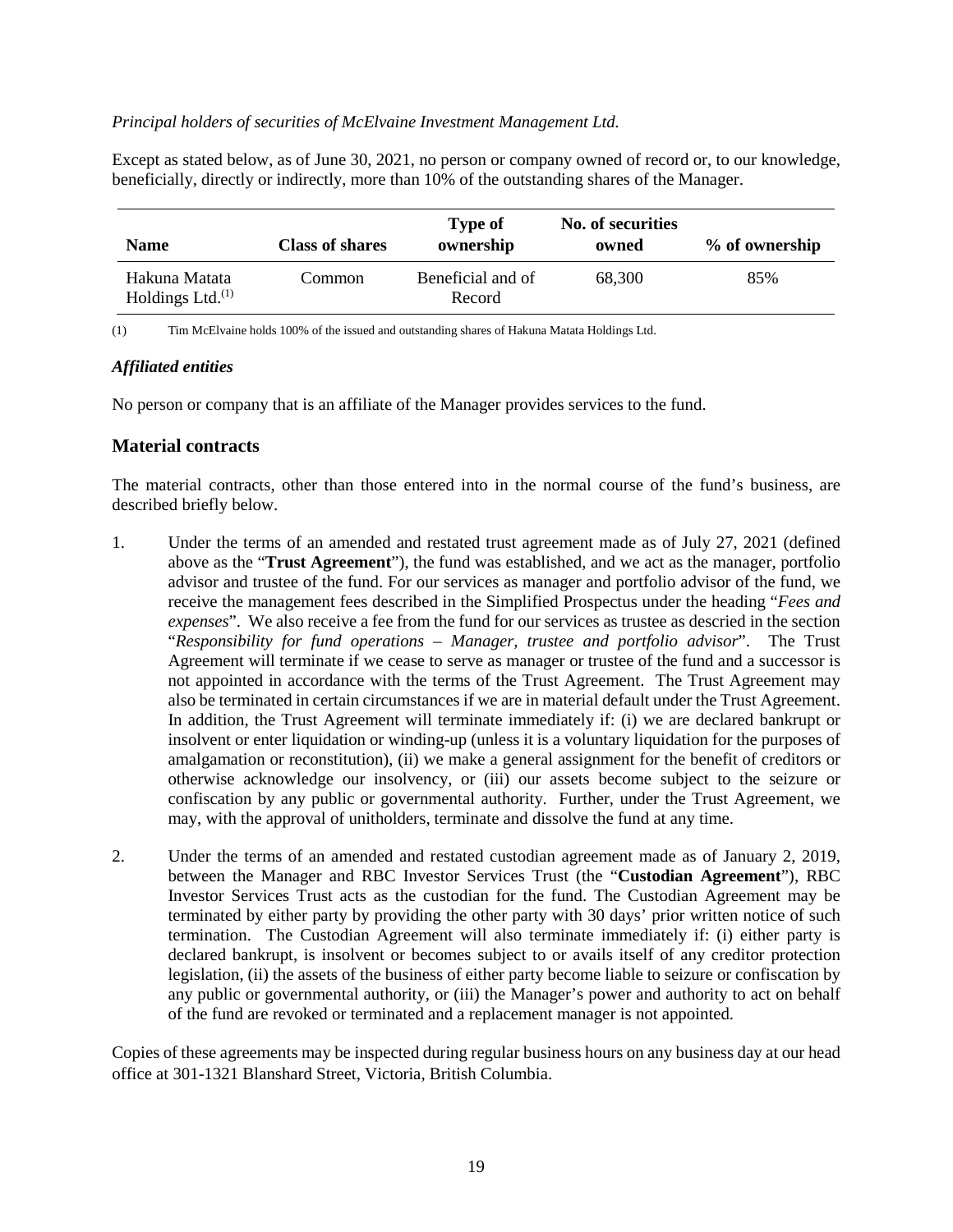# <span id="page-22-0"></span>**Legal and administrative proceedings**

As of the date of this Annual Information Form, there are no ongoing legal or administrative proceedings material to the fund, nor are there any such proceedings known to be contemplated.

# <span id="page-22-1"></span>**Other material information**

There is no other material information relating to the fund not already disclosed herein or in the fund's Simplified Prospectus.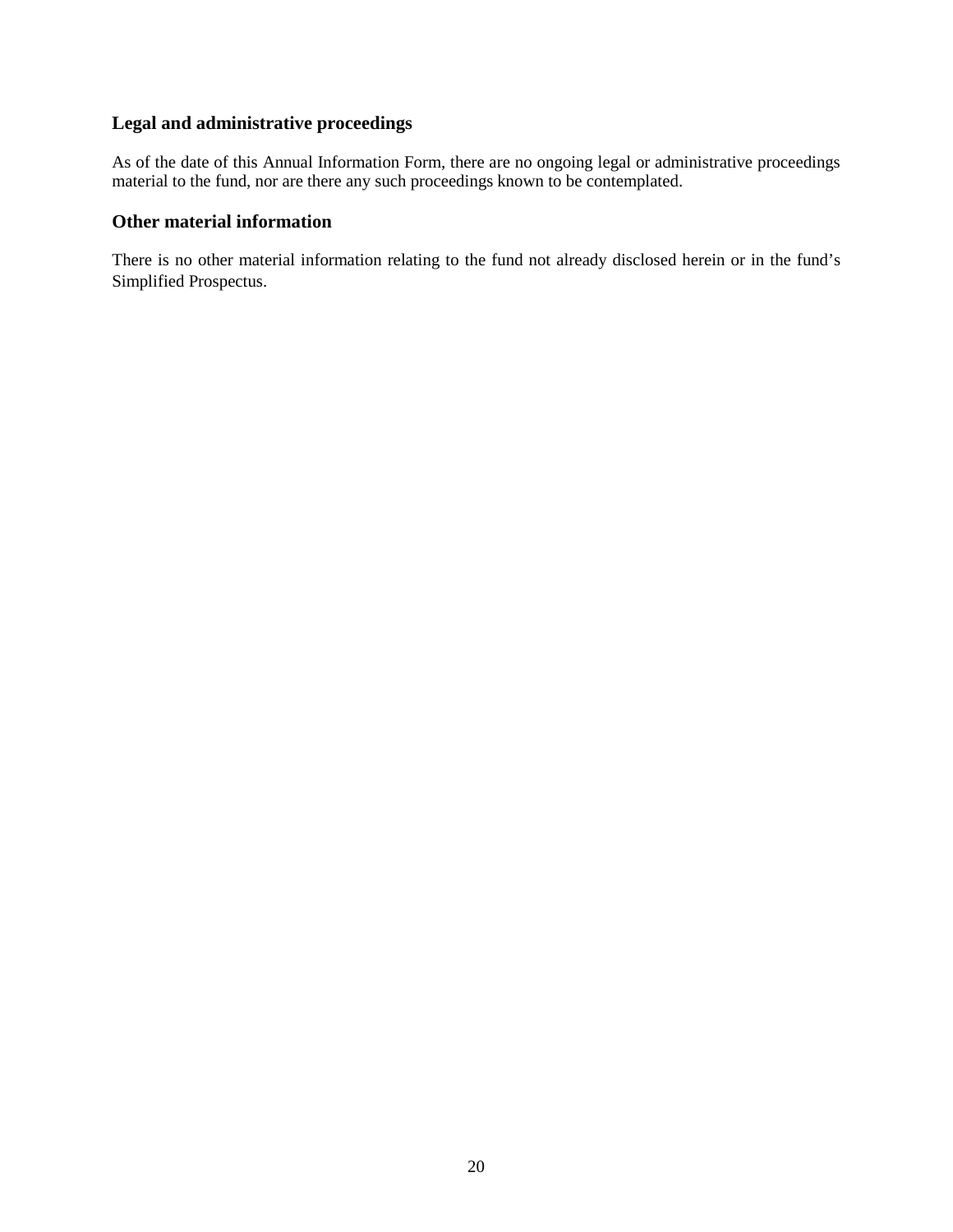# **CERTIFICATE OF FUND, MANAGER, TRUSTEE AND PROMOTER**

July 27, 2021

This Annual Information Form, together with the Simplified Prospectus and the documents incorporated by reference into the Simplified Prospectus, constitute full, true and plain disclosure of all material facts relating to the securities offered by the Simplified Prospectus, as required by the securities legislation of British Columbia, Alberta, Saskatchewan, Manitoba, Ontario, Nova Scotia, New Brunswick, Prince Edward Island and Newfoundland and Labrador and do not contain any misrepresentations.

McElvaine Investment Management Ltd., on behalf of the fund, and in its capacity as manager, trustee and promoter of the fund.

*(signed) Tim McElvaine*  Tim McElvaine Chief Executive Officer and Chief Financial **Officer** 

On behalf of the Board of Directors of McElvaine Investment Management Ltd., on behalf of the fund, and in its capacity as manager, trustee and promoter of the fund.

*(signed) Kathryn Jordan (signed) Lorne Porayko*  Kathryn Jordan **Director** 

Lorne Porayko Director